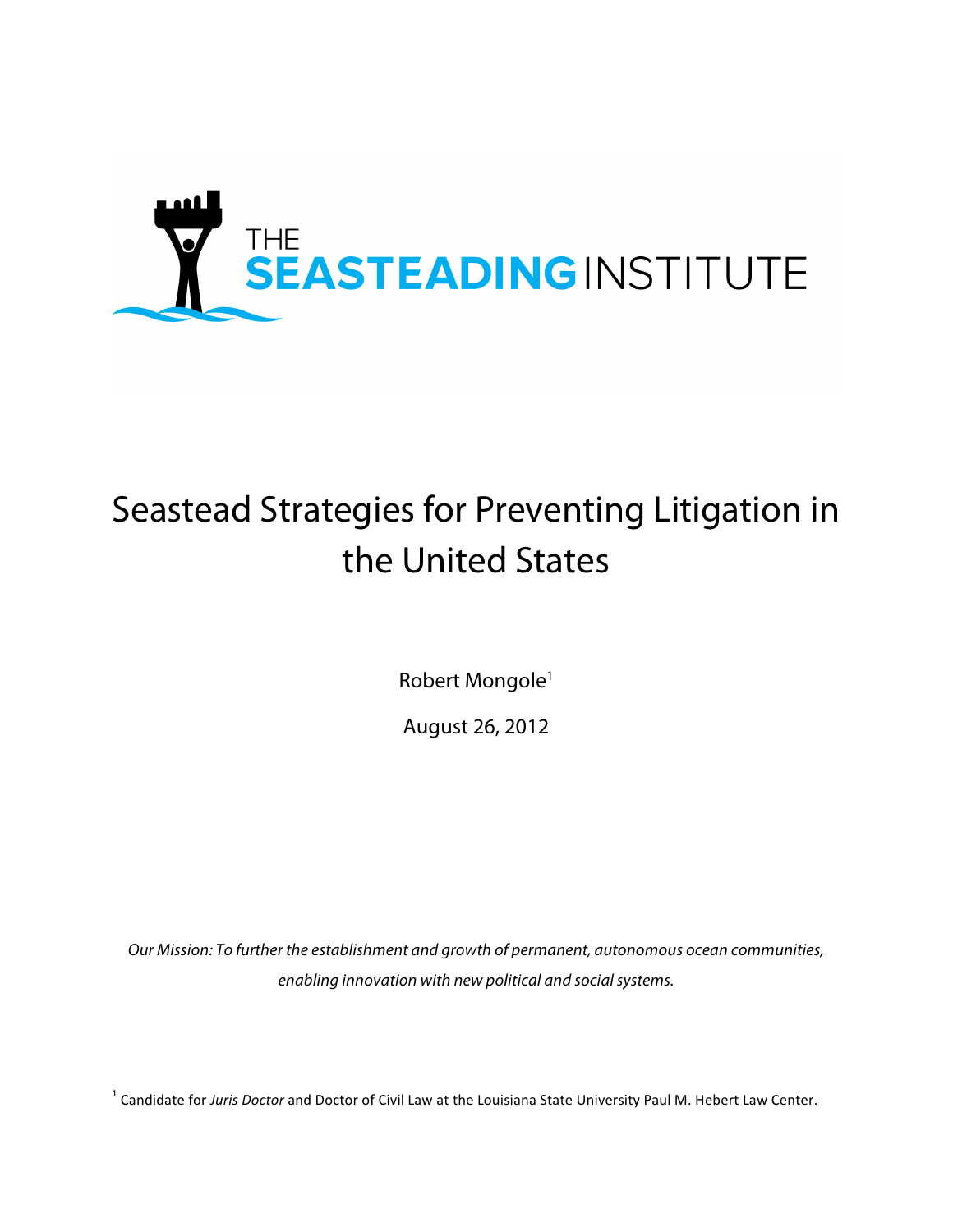# **Introduction**

Article III Section 2 of the United States Constitution grants broad powers for federal courts to hear maritime claims. This power has been used in the past to allow foreigners to bring suits in United States Courts for claims arising on the high seas and within the territorial waters of another nation. This paper will examine whether contractual devices can be used to prevent lawsuits in American admiralty jurisdiction, and how they might be applied to protect seasteads from lawsuits in the United States. It will also examine the court's power of *forum non conveniens*, and how the factors used to analyze the "convenience of the forum" could weigh towards American courts retaining jurisdiction, at least in seasteads' early days.

Bringing suit in the United States offers plaintiffs many advantages. When the plaintiff is an American citizen it naturally makes sense from a convenience standpoint, but foreigners often bring suit in American courts, even when they live on a different continent, half a world away. An English judge, Lord Denning, best summarized what draws foreigners into American courts: "As a moth is drawn to the light, so is a litigant drawn to the United States. If he can only get his case into their courts, he stands to win a fortune."<sup>1</sup> American courts generally offer advantages such as strict liability, jury trials and contingent attorney's fees, no taxing of losing parties with opponent's attorney's fees, and more extensive discovery than in foreign courts.2

The courts attempt to weigh the needs and interests of parties of different nationalities and federal courts have traditionally relied on the idea of comity. Comity is "the recognition which one nation allows within its territory to the legislative, executive or judicial acts of another nation, having due regard both to international duty and convenience, and to the rights of its own citizens, or of other persons who are under the protection of its laws." <sup>3</sup> While the United States exercises broad maritime powers, it also must give foreign nations due deference when acting within their genuine powers.<sup>4</sup> There are limits to how far a nation can extend its laws, since conflicting or overlapping jurisdictions would unnecessarily burden maritime activities.<sup>5</sup> The doctrine of comity is not absolute and it is sometimes ignored. This is often the case with actions arising under the Jones Act. The Jones Act is used only when a seaman is injured during employment or dies from an injury suffered during employment.

The Jones Act qualification standards can be a complicated matter, far too lengthy to discuss in this paper. Essentially, to qualify for Jones Act status, a seaman must perform a duty that contributes to the function of his vessel or the accomplishment of its mission, and he must

<sup>&</sup>lt;sup>1</sup> Smith Kline & French Lab. Ltd. vs. Bloch, 1 W.L.R. 730 (C.A. 1983) (Eng.) (Lord Denning, Master of the Rolls).<br><sup>2</sup> Piper Aircraft Co. vs. Reyno, 454 U.S. 235, 255 (1981).<br><sup>3</sup> Hilton v. Guyot, 159 U.S. 113, 164, 16 S.

<sup>&</sup>lt;sup>5</sup> Lauritzen v. Larsen, 345 U.S. 571, 581 (1953).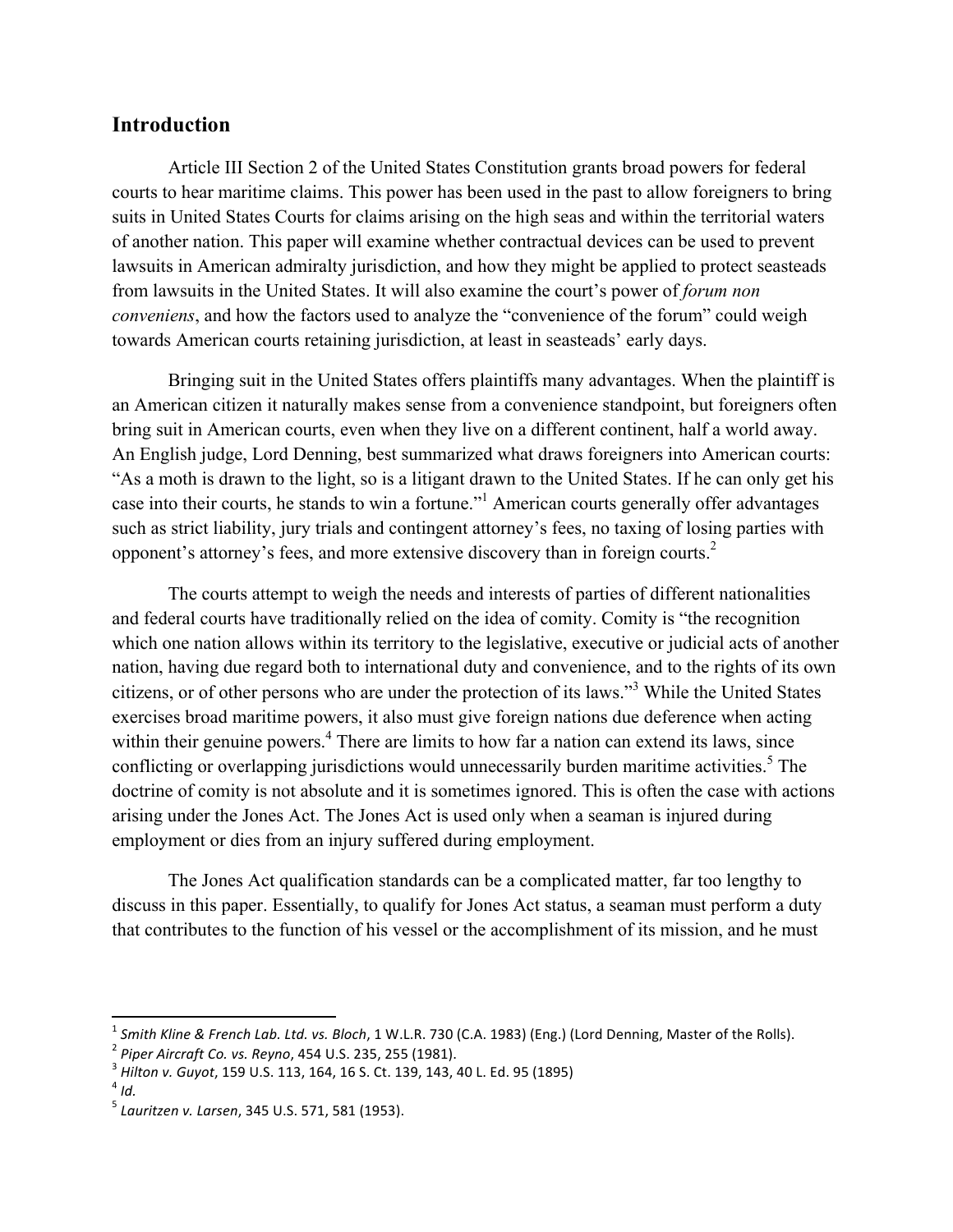have a substantial connection to the vessel in navigation.<sup>6</sup> Without delving into excessive detail, this also prompts the question of what a vessel is. In 2005 the Supreme Court defined a vessel as "any watercraft practically capable of maritime transportation."<sup>7</sup> This is a relatively broad definition, which requires its own paper to fully analyze, but as long as something is capable of transportation, even if it essentially lacks self-propulsion, it will be considered a vessel.<sup>8</sup> Seasteads in various mobile configurations are likely to be classified as vessels and can therefore fall under the Jones Act. The Jones Act only applies to seamen who are suing their employers and not to general maritime claims. Additionally, the Jones Act was amended to bar foreign citizens from bringing suit in American courts when their injuries occurred outside of U.S. waters, while they were "engaged in the exploration, development, or production of offshore mineral energy resources--included but not limited to drilling, mapping, surveying, diving, pipelaying, maintaining, repairing, constructing, or transporting supplies, equipment or personnel." The only exception to this is if the foreign seaman can prove he has no remedy under the laws of his native country or the nation's laws under whose flag the injury occurred. This amendment may play an important limiting role for seasteads engaged in the mineral industry, because it will bar foreigners from bringing suit in American courts.

A seastead is likely to employ and have as guests both American and non-American citizens. Both employees and guests may want to utilize the advantages of American courts. This could jeopardize The Seasteading Institute's goal of enabling pioneers to test new ideas for government.<sup>9</sup> Being drawn into American courts could hamper development of this and other goals. The Jones Act and general maritime law pose particular threats because they allow certain claims arising in foreign waters or the high seas to be brought to American court, even by foreign plaintiffs. A seastead will therefore want to limit where it can be sued, so it does not find itself defending lawsuits in multiple courts within the United States or around the world.

Seasteads should be able to take advantage of contractual clauses to prevent certain lawsuits in American courts. In a world of frequent frivolous lawsuits, businesses simply cannot afford to defend themselves in all corners of the world. By limiting litigation to one location, businesses can save money on attorneys and specialize in compliance with one country or court's interpretation of the law. Seasteads should be able to do this by incorporating contractual clauses into employment agreements and any tickets or boarding passes it issues to guests and residents.

The following suggestions come from an analysis of legal precedent, and do not cover every measure a seastead can take to protect itself. They do, however, give potential seasteading entrepreneurs an outline for the challenges they can expect, and allow them to prepare their own

 

<sup>&</sup>lt;sup>6</sup> See Chandris, Inc. v. Latsis, 515 U.S. 347, 368 (1995); see also McDermott Int'l, Inc. v. Wilander, 498 U.S. 337, 355 (1991).

<sup>&</sup>lt;sup>7</sup> Stewart v. Dutra Construction Co., 543 U.S. 481, 497, 2005 AMC 609, 620 (2005) (applying 1 U.S.C. § 3 (2000)).<br><sup>8</sup> Stewart, 543 U.S. at 484-85.<br><sup>9</sup> The Seasteading Institute, *Vision/Strategy*, http://www.seasteading.

<sup>29, 2012).</sup>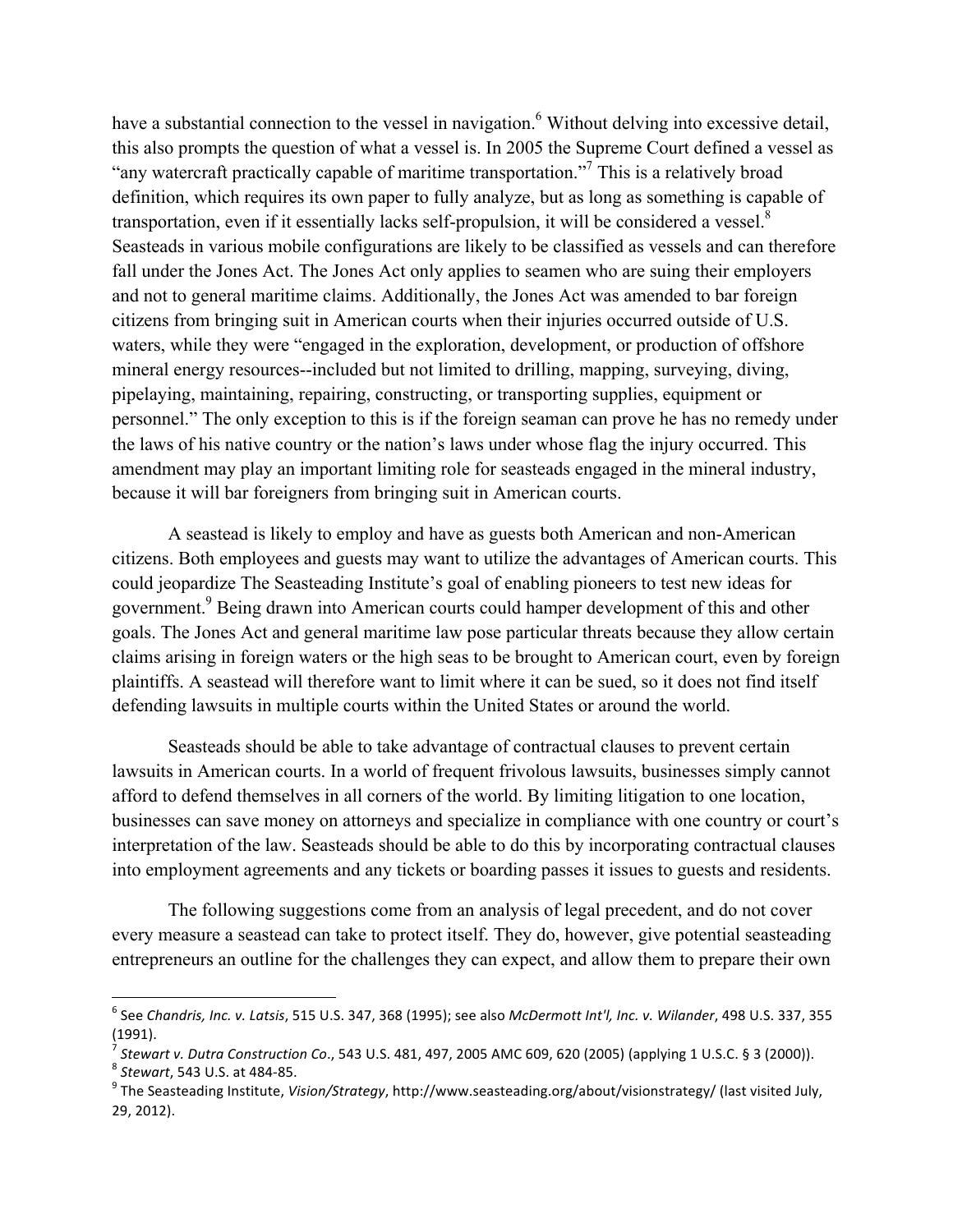defense accordingly. Of course the best strategy will be to avoid the kinds of conflicts that might lead a seastead to be sued, but given many people's litigious instincts, a back-up plan is always wise.

#### **An Introduction to Forum and Venue Selection Clauses**

Before examining if forum and venue selection clauses apply under different laws, an understanding of these terms' meaning is required. The terms are often confused. A contractual device limiting the places where suits are brought is often referred to as a "forum selection clause." This is true whether the place represents a forum, venue or both. Any well-drafted contract will specify both a forum and a venue. In places outside of a federal system like the United States, where a country might only have one judicial body, forum and venue might be one and the same.

The definition of forum is a "court or other judicial body; a place of jurisdiction," while venue is "[t]he territory, such as a country or other political subdivision, over which a trial court has jurisdiction."<sup>10</sup> Put into plain English, this means a forum selection clause chooses the court in which the trial will occur and a venue selection clause chooses the geographic location of the trial.

Early seasteads will likely use open registry flags. Panama, Liberia, the Bahamas, Bermuda, Cyprus, and the Marshall Islands have all been listed as possibilities.<sup>11</sup> An open registry nation offers its flag and legal framework to ships with foreign owners. This practice is often used to reduce operating costs or avoid regulations of the owner's domicile. In contrast, a closed registry nation only allows its flag to be flown on ships that are owned and at least partially crewed by its citizens.

For reasons of simplicity, it makes sense that a seastead might want all claims against it to be heard in the country of its flag, but a seastead does not need to have all claims default to the courts of the flag country. It will still be free to choose a separate country via a selection clause placed in its contracts. Doing so may require a seastead to examine the national laws of the flag it flies to ensure that selection clauses will be enforced if it chooses litigation in a separate country and forum. Not every country will enforce selection clauses. A seastead might employ a venue selection clause, which further limits the geographic area within one of the countries, preventing inconveniences resulting from multiple trials in different parts of the same country.

<sup>&</sup>lt;sup>10</sup> Black's Law Dictionary 725, 1695 (9<sup>th</sup> ed. 2009).<br><sup>11</sup> The Seasteading Institute, *Flagging Options for Early Seasteading Ventures*,

http://www.seasteading.org/2012/01/seasteading-engineering-intern-report-floating-breakwater-and-wavepower-generators/ (last visited on July 29, 2012).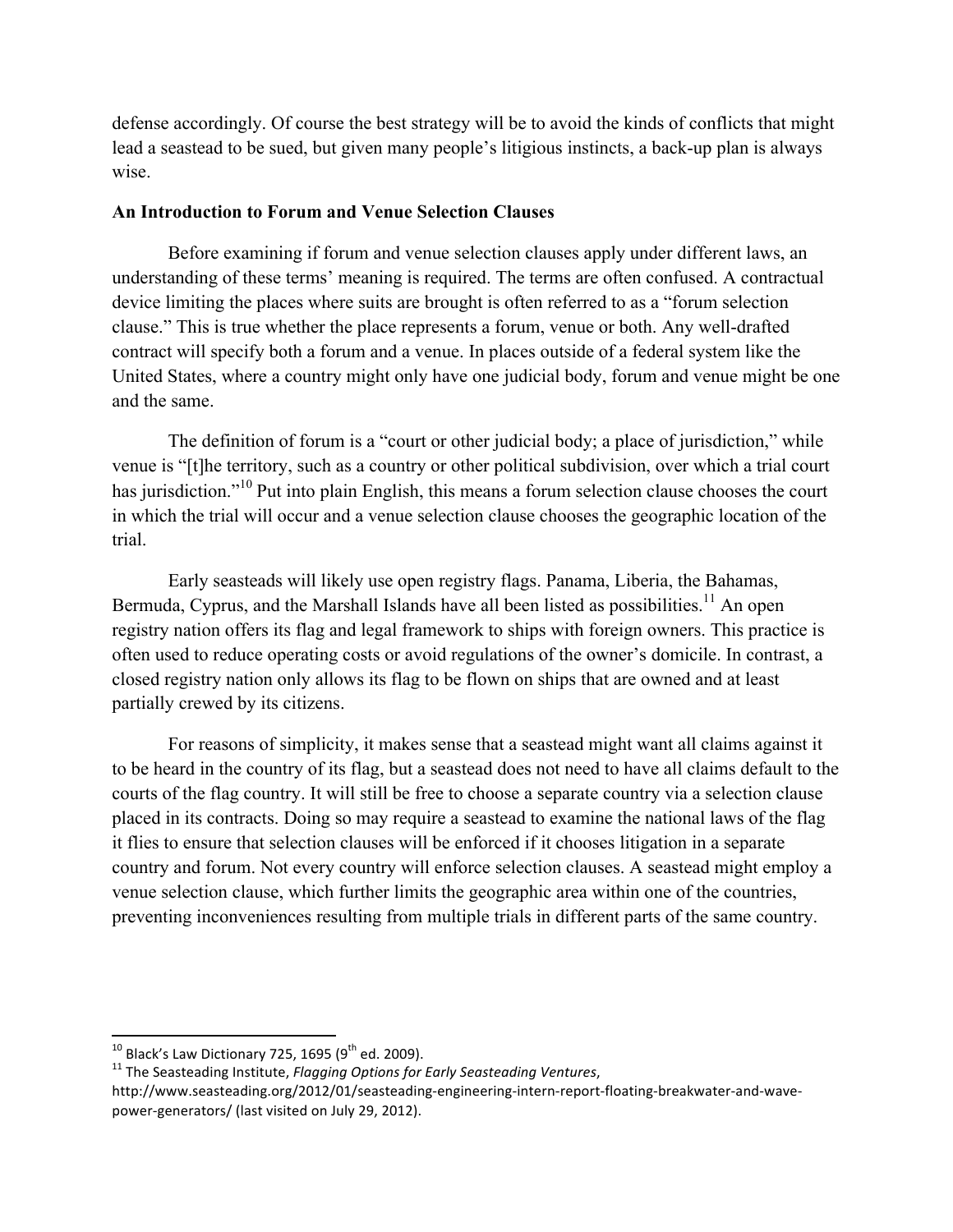Additionally, a seastead might want to limit its suits to a particular court to avoid having different local laws applied to multiple suits<sup>12</sup> using a forum selection clause. A seastead might combine the two of these and limit suits. For example, a clause stating a claimant must bring his suit in the First Circuit in the Province of Panama is both a forum and venue selection clause, because it limits the claimant's choice of both geographic location and adjudicative body.<sup>13</sup> If a clause only specified the suit be brought in a Panama federal court, this would be an example of forum selection clause. If it only chose a specific city, and not which court within the city, this would be an example of a venue selection clause.

# **WHAT IF NO FORUM OR VENUE SELECTION CLAUSE IS IN PLACE?**

If there is no selection clause in place, the first step an American court will take is to determine if the plaintiff is suing his employer or a third party.<sup>14</sup> For claims against an employer or the vessel on which the seaman was employed, the next step is determining what laws apply. If foreign law applies, and not American law, the court may dismiss the suit when there is another more convenient forum.<sup>15</sup> To determine whether foreign or domestic law applies, a choice of law test is run, applying the factors from the Supreme Court decisions in *Lauritzen v. Larsen<sup>16</sup>* and *Hellenic Lines v. Rhoditis*. 17

In *Hellenic Lines*, the owner of the vessel was a Greek corporation with its largest office in New York and a second office in New Orleans. The manager owned 95% of the corporation's stock and was a Greek citizen but also a lawful resident-alien living in Connecticut.<sup>18</sup>The injured Greek seaman brought suit in the United States even though he entered into his contract in Greece and the contract forced all litigation in Greece.<sup>19</sup> The Supreme Court upheld the Greek citizen's choice to bring suit in the United States.<sup>20</sup>

In *Lauritzen v. Larsen,* a Danish seaman, while temporarily in New York, joined the crew of a Danish vessel owned by a Danish citizen. The contract provided that the seaman would be

 $^{12}$  This assumes at least one of the above mentioned countries has a federal level and a local court level which operates similar to a state court within the United States, meaning the local court applies its own law rather than federal law.

 $13$  I do not know whether it is even possible for a seastead to bring suit in this circuit. It only serves as an example of limiting both forum and venue.

<sup>&</sup>lt;sup>14</sup> Liaw Su Teng v. Skaarup Shipping Corp., 743 F.2d 1140, 1145 (5th Cir. 1984) overruled by In re Air Crash Disaster *Near New Orleans*, La. on July 9, 1982, 821 F.2d 1147 (5th Cir. 1987). (While overruled, the principles concerning forum non conveniens in this case remain intact and the case offers an excellent analysis of forum non conveniens and related concepts.)

<sup>&</sup>lt;sup>15</sup> Fisher v. Agios Nicolaos V, 628 F.2d 308, 315 (5th Cir.1980), cert. denied, 454 U.S. 816, 102 S.Ct. 92, 70 L.Ed.2d 84 (1981); *De Oliveira v. Delta Marine Drilling Co.*, 707 F.2d 843 (5th Cir.1983).<br><sup>16</sup> 345 U.S. 571, 73 S.Ct. 921, 97 L.Ed. 1254 (1953).<br><sup>17</sup> 398 U.S. 306, 90 S.Ct. 1731, 26 L.Ed.2d 252 (1970).<br><sup>18</sup> Hellenic Lines Ltd, 3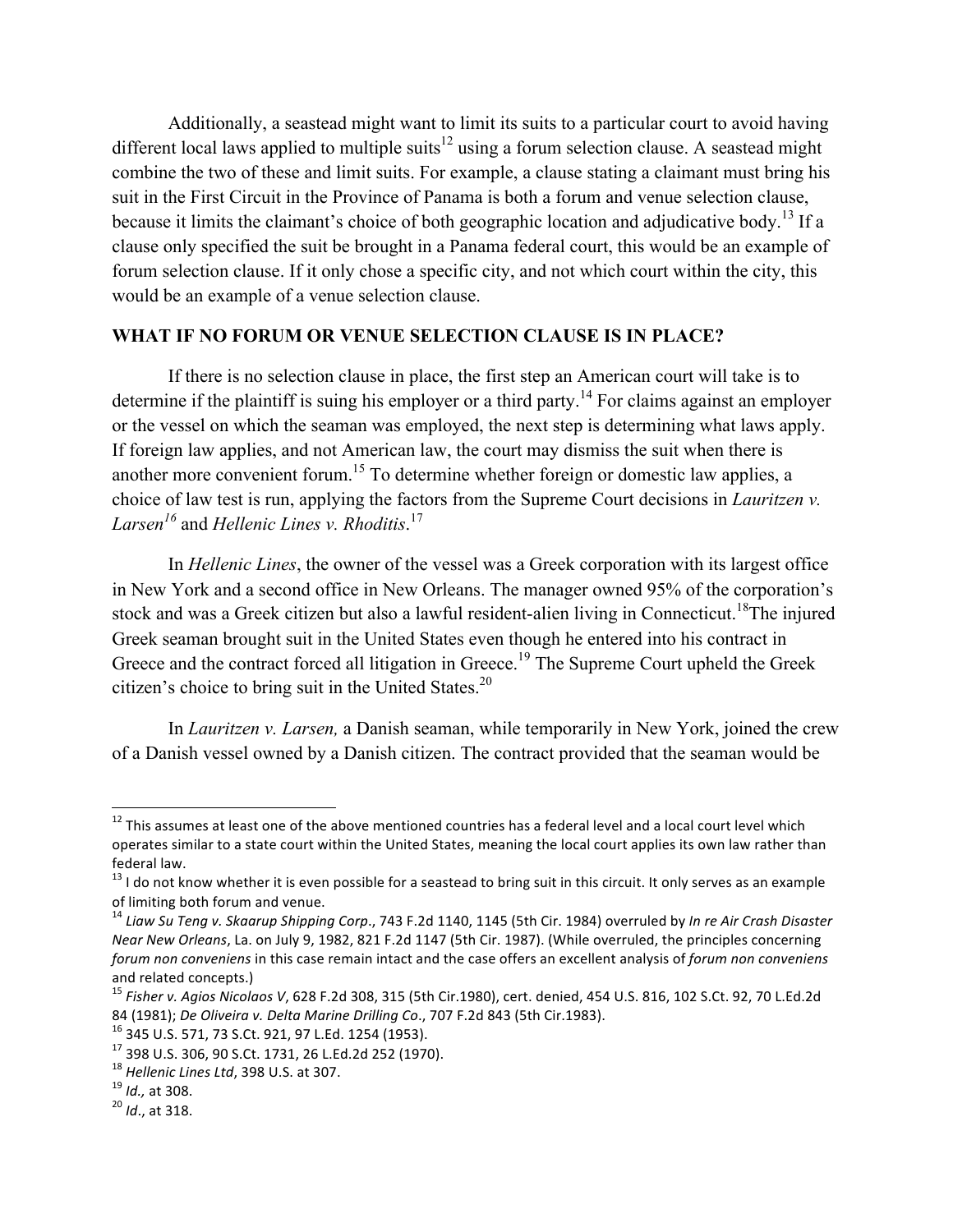covered by Danish law. The seaman filed suit in New York after being injured in Cuba.<sup>21</sup> The Supreme Court ruled that Danish law should apply.<sup>22</sup>

The pair of cases gives us eight factors: the place of the wrongful act; the place of contract; the inaccessibility of the foreign forum; the law of the forum; the law of the flag; the allegiance of the defendant shipowner; the allegiance or domicile of the injured worker; and the base of operations.<sup>23</sup>

# **THE LAURITZEN-RHODITIS FACTORS**

Each of these factors is assigned a varying degree of weight. In *Rhoditis*, Justice Douglas, writing for the majority, observes that "the *Lauritzen* test is not a mechanical one. … The significance of one or more factors must be considered in light of the national interest served by the assertion of Jones Act jurisdiction."<sup>24</sup>

Generally, party allegiance is assigned an intermediate level of importance.<sup>25</sup> The place of the wrongful act and place of contract carry little authoritative weight.<sup>26</sup> The inaccessibility of a foreign forum is only significant if the alternative forum were to "necessitate delayed, prolonged, expensive and uncertain litigation" and otherwise carries little weight. $27$  It should be stressed that no one factor is determinative.

## **The Place of the Wrongful Act and the Place of Contract**

The place of the wrongful act is important for land torts but "is of limited application to shipboard torts, because of the varieties of legal authority over waters she may navigate."<sup>28</sup> Similarly, the place of contract is also given little weight because "a seaman takes his employment, like his fun, where he finds it; a ship takes on crew in any port where it needs them $^{3.29}$ 

Both of these factors should continue to play little to no role when the *Lauritzen-Rhoditis* test is applied to a seastead-based suit. Seastead employment is likely to be globe-based rather than from a singular nation or region, but this might become a heavier factor if a seastead is exclusively hiring employees from one country. The place of the wrongful act should remain a non-factor as long as seasteads intend to float outside of any nation's waters.

 $^{21}$  Lauritzen, 345 U.S. at 573.

<sup>&</sup>lt;sup>22</sup> *Id.*, at 593.<br>
<sup>23</sup> See generally *Hellenic Lines Ltd*, 398 U.S. at 310 and *Lauritzen*, 345 U.S. at 583-91.<br>
<sup>24</sup> *Hellenic Lines Ltd*, 398 U.S. at 308.<br>
<sup>25</sup> *Lauritzen*, 345 U.S. at 583 and 588.<br>
<sup>26</sup> *Id.*, at 5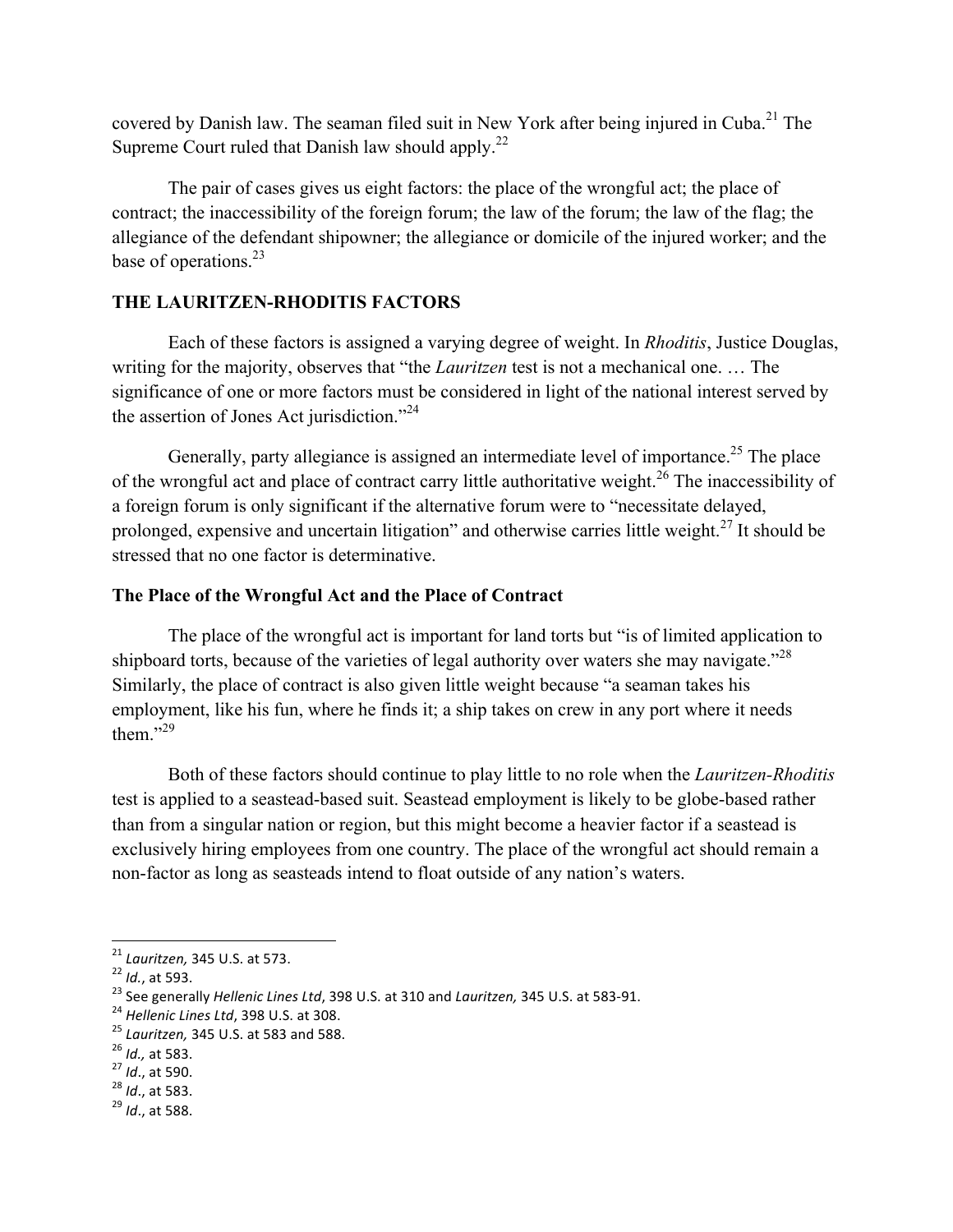### **The Law of the Flag and the Allegiance of the Defendant Shipowner**

The law of the flag places a vessel under the authority of the country whose flag it is flying, and it is deemed to be part of the territory of that sovereignty.<sup>30</sup> The flag registration cannot be questioned by the United States and can be questioned only by the registry state.<sup>31</sup> Great weight is given to the law of the flag, because the laws a ship is under "cannot change at every change of waters."<sup>32</sup>

Unfortunately for seasteads, courts become wary of owners whose nationality does not match the ship's flag. *Lauritzen* is silent on non-American shipowners flying flags from open registries, but seasteads owned by Americans flying a foreign flag might have reason for concern. Courts have ignored the law of the flag on occasion and forced U.S. laws on American shipowners flying foreign flags. American ownership in a seastead can undermine the alleged benefits of flying a foreign flag if the court merely views it as a way of escaping the obligations of American law. While a court could view a seastead as attempting to escape American law, American courts have stressed that a ship carries the nationality of the state to which it is registered. In order to properly register a ship and authorize it to fly the state's flag, there must be a genuine link between the state and the ship (i.e., the state must effectively exercise its jurisdiction and control in administrative, technical and social matters over ships flying its flag).<sup>33</sup> Courts have been hesitant to ignore the law of the flag and apply American law, but it has been done on occasion. The more common case is that of *William Brooks v. Hess Oil Virgin Islands*. In *William Brooks*, the court found no reason to conclude that an arbitrary number of American contacts would outweigh the "internal order and economy" provided by the law of the flag, Liberian law in the case at hand. American courts are hesitant to ignore the law of the flag to apply American law.

## **The Allegiance or Domicile of the Injured Worker**

The nationality of the injured worker is not determinative of what law applies. While every nation has an interest in protecting its citizens and permanent residents, service under a foreign flag also owes some duty of allegiance.34 The pair seem conflicting, but *Lauritzen* stresses that "[w]e need not, however, weight the seaman's nationality against that of the ship, for here the two coincide without resort to fiction."<sup>35</sup>

In *Lauritzen*, a Danish seaman working on a ship flying the Danish flag was injured in Cuba and brought suit in the United States under the Jones Act. The seaman's domicile was

<sup>&</sup>lt;sup>30</sup> *Id.*, at 584-85.<br><sup>31</sup> *Id.*, at 584.<br><sup>32</sup> *Id.*, at 585.<br><sup>33</sup> See the United Nations Convention on Conditions for Registration of Ships and the 1958 Geneva Convention on the High Seas.<br><sup>34</sup> *Lauritzen*, 345 U.S. at 586.<br><sup>35</sup> *Id*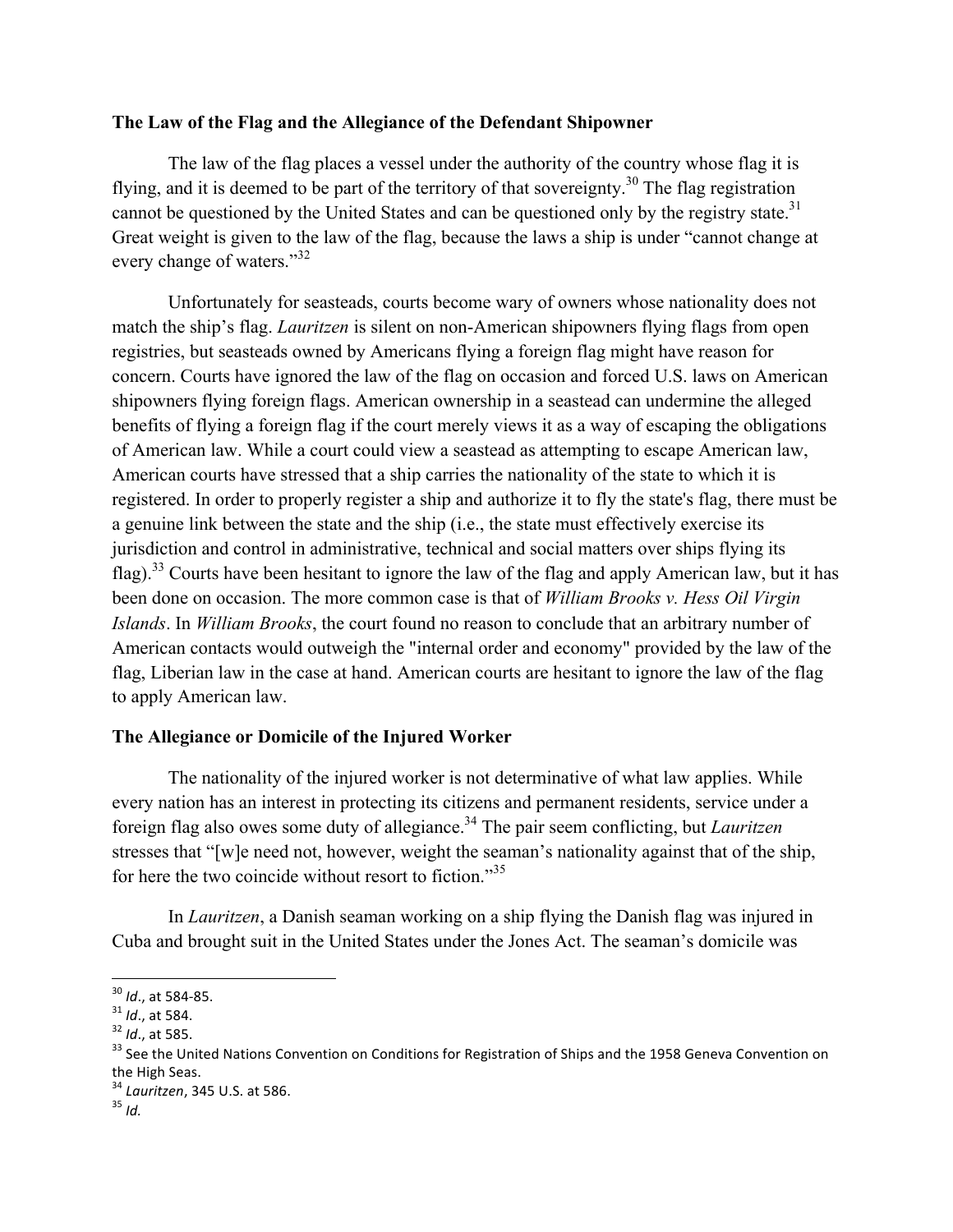considered an important factor, but it was not stressed as heavily as the law of the flag.<sup>36</sup> The law of the flag will likely be a more important factor, as workers will be from multiple nations, but vessels will fly only one flag.

#### **The Inaccessibility of the Foreign Forum**

The court will ask if the seaman will be disadvantaged in obtaining his remedy under foreign law in U.S. courts or the foreign court.<sup>37</sup> To determine this, the *Lauritzen* court examined whether the foreign court has delayed, prolonged, expensive or uncertain litigation.<sup>38</sup> The court also noted that in the case at hand, claims could be made through the Danish Consulate so the seaman did not have to leave New York.<sup>39</sup>

Seasteads should therefore examine the accessibility of a foreign nation before flying their flag. If the nation's courts have delayed, prolonged, expensive or uncertain litigation this opens the door for litigation in the United States, partially defeating the purpose of flying an open registry flag.

#### **The Law of the Forum**

Past plaintiffs have urged American courts to apply United States law to cases simply because the defendant has regular contact with the United States. Lauritzen rejects this notion, writing, "[j]urisdiction of maritime cases in all countries is so wide and the nature of its subject matter so far-flung that there would be no justification for altering the law of a controversy just because local jurisdiction of the parties is obtainable."40 The *Lauritzen* court notes that a "conflict of laws" doctrine assures that a case will be treated in the same way under the correct law regardless of the incidental circumstances which can determine the forum.<sup>41</sup> It is a denial of due process for a state to force its law on a foreign controversy simply because it is the forum state. $42$ 

#### **The Base of Operations**

In *Rhoditis*, the court noted that a Greek vessel's base of operations was in New York and many of its sister ships were "earning income from cargo originating and terminating" in New York.<sup>43</sup> The other factors were considered minor in comparison to the substantial and continuous contacts the alien owner had with the United States.<sup>44</sup> The court found no reason not to draw the

- 
- 
- 
- 
- 
- <sup>36</sup> *Id.*, at 585.<br><sup>37</sup> *Id.*, at 590.<br><sup>38</sup> *Id.*<br><sup>40</sup> *Id.*, at 591.<br><sup>41</sup> *Id.*<br><sup>42</sup> *Id.*, at 590-91.<br><sup>43</sup> *Hellenic Lines Ltd*, 398 U.S. at 310.<br><sup>44</sup> *Id*
-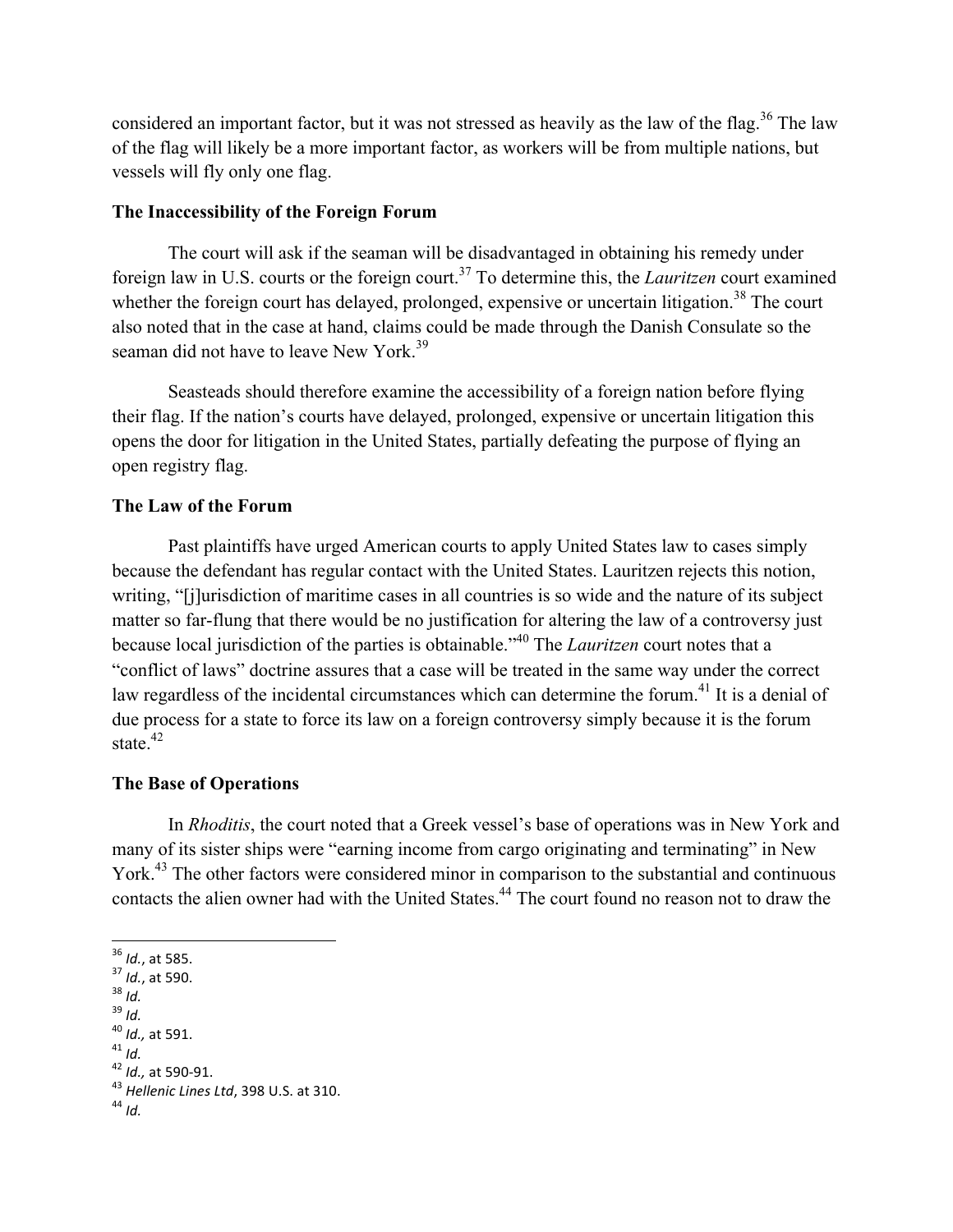vessel into American court under the Jones Act, because not doing so would give him an advantage over American vessels. Similarly, if a seastead has a headquarters of some sort in the United States, or has other substantial contact with the United States, it could find itself drawn into American courts on similar grounds.

## **FORUM AND VENUE SELECTION CLAUSES UNDER GENERAL MARITIME LAW**

When parties enter into a contractual relationship, they may attempt to select the forum and venue where a dispute arising under the contract will be brought. American maritime law, and not state law, governs the validity of the forum and venue selection clauses in maritime contracts.<sup>45</sup> Absent a clear demonstration that enforcement of these clauses would be unreasonable or unjust, American courts will uphold a forum and venue selection clause.<sup>46</sup>

In *M/S Bremen v. Zapata Off-Shore Company* , a maritime towing contract specified that all litigation would go before the London Court of Justice (both a forum and venue selection clause). The contract also contained two clauses that purported to exculpate the tugboat (M/S Bremen) from liability for damages to the towed barge (Zapata).<sup>47</sup> The Bremen left Louisiana, bound for Italy.<sup>48</sup> In the international waters of the Gulf of Mexico, the Bremen hit a rough storm. The vessel it was towing was seriously damaged and had to be towed to Tampa, Florida, the closest port available.<sup>49</sup> The plaintiff (and barge owner) Zapata ignored the selection clauses and brought suit in admiralty in the U.S. District Court in Tampa.<sup>50</sup> Both the District Court and the Court of Appeals applied a *forum non conveniens* analysis and agreed with Zapata, concluding that a forum selection clause "will not be enforced unless the selected state would provide a more convenient forum than the state in which suit is brought."<sup>51</sup> When applying a *forum non conveniens* analysis, the court noted that nearly everything having to do with the suit was located in the United States, including witnesses and evidence.<sup>52</sup> The Court of Appeals majority also noted that Zapata was an American citizen, that exculpatory clauses are contrary to public policy in American courts<sup>53</sup>, and that English courts were likely to enforce the exculpatory clauses<sup>54</sup>

<sup>&</sup>lt;sup>45</sup> Milanovich v. Costa Crociere, S.p.A., 954 F.2d 763 (D.C. Cir. 1992)

<sup>&</sup>lt;sup>46</sup> See M/S Bremen v. Zapata Off-Shore Company, 407 U.S. 1, 92 S.Ct. 1907, 32 L.Ed.2d 513 (1972); see also Lejano v. K.S. Bandak, 705 So.2d 158 (La. 1997).<br>
<sup>47</sup> Bremen, 407 U.S. at 2.<br>
<sup>48</sup> Id.<br>
<sup>59</sup> Id., at 6-7.<br>
<sup>51</sup> Id., at 6-7.<br>
<sup>52</sup> Id., at 7.<br>
<sup>52</sup> Id., at 7.

<sup>(2007) (</sup>General maritime law requires that a limitation of liability clause (or red letter clause) prohibiting consequential damages  $(1)$  be clear and unequivocal,  $(2)$  not overreach due to unequal bargaining power, and  $(3)$ be conspicuous. Federal Courts have also refused to enforce exculpatory clauses in cases of gross negligence) <sup>54</sup> *Bremen*, 407 U.S *at* 7.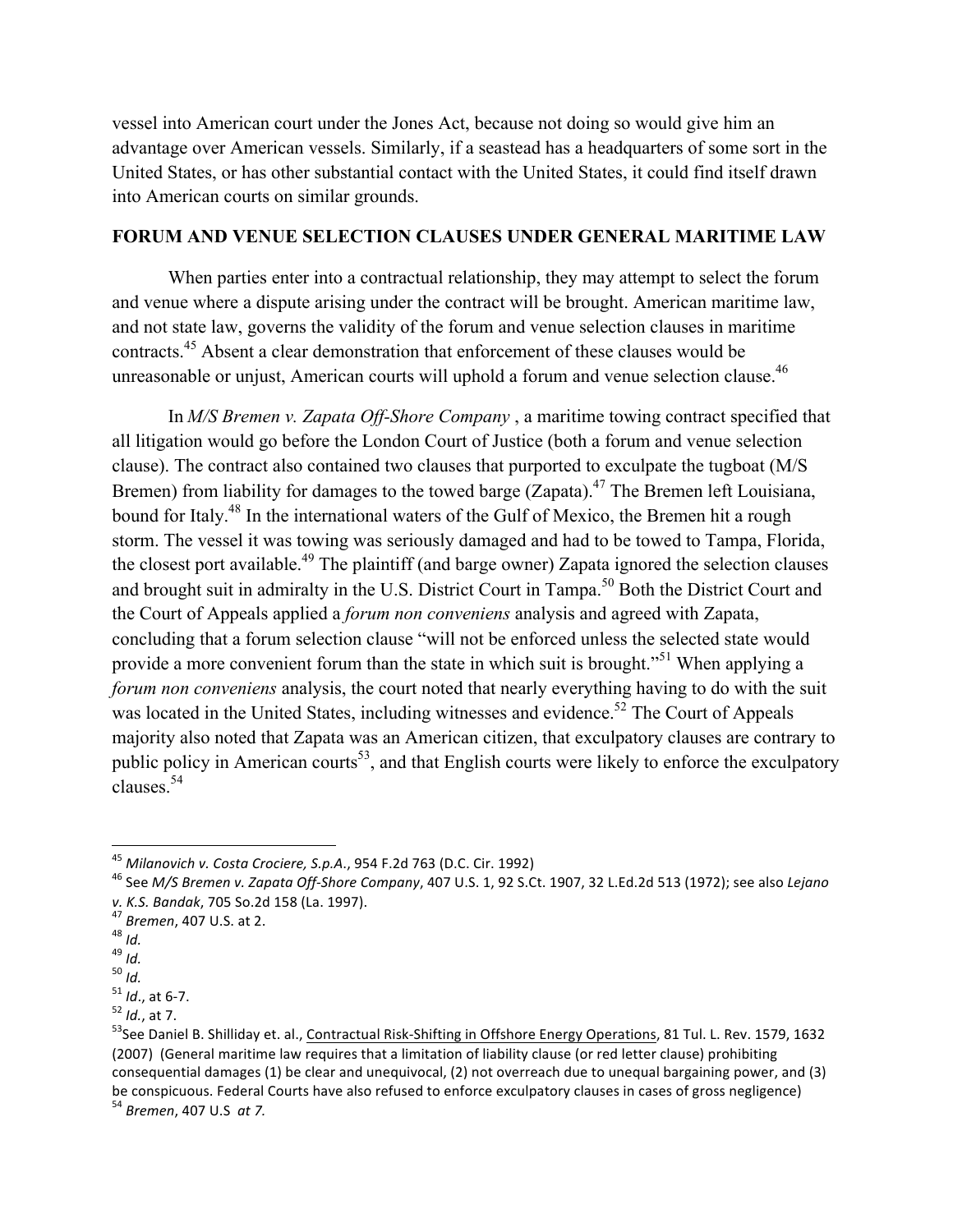While the lower courts were ultimately reversed by the Supreme Court, their decisions are a useful guide for analyzing selection clauses. Forum and venue selection clauses appear to lie outside of a *forum non conveniens* analysis and should be examined separately. This was the mistake of the lower courts. They incorrectly factored in the selection clauses with their *forum non conveniens* analysis. The Supreme Court reviewed and found that "far too little weight and effect were given to the forum selection clause in resolving this controversy," but that "[a]bsent a contract forum, the considerations relied on by the Court of Appeals would be persuasive reasons for holding an American forum convenient."<sup>55</sup> This demonstrates that a seastead seemingly can avoid a *forum non conveniens* challenge by using selection clauses in their contracts.

The *Bremen* Court suggests that selection clauses are an indispensable element within contracts with international flavor. The Court writes:

The elimination of all such uncertainties by agreeing in advance on a forum acceptable to both parties is an indispensable element in international trade, commerce, and contracting. There is strong evidence that the forum clause was a vital part of the agreement, and it would be unrealistic to think that the parties did not conduct their negotiations, including fixing the monetary terms, with the consequences of the forum clause figuring prominently in their calculations.<sup>56</sup>

The Court is saying that the amount paid to tow the vessel might have been different if there was no selection clause in place. The idea that forum and venue selection clauses affect prices will be examined again later in this paper.

Forum and venue selection clauses should be considered prima facie valid (i.e., appearing self-evident from the facts) and be enforced unless the resisting party can show the enforcement is unreasonable under the circumstances.<sup>57</sup> A distant and unrelated forum might be suggestive of a contract of adhesion, which would be grounds to invalidate the clause.<sup>58</sup> An adhesion contract is a "standard-form contract prepared by one party, to be signed by another party in a weaker position, usually a consumer, who adheres to the contract with little choice about the terms."<sup>59</sup> While the burden is on the resisting party to show the selection clauses are invalid, *Bremen* suggests that clauses requiring litigation in distant and unrelated forums will be scrutinized to a higher degree than if litigation was required in a related forum. $60$ 

*Bremen* marks a change in court opinion. Before it, forum selection clauses were said to go against public policy and were generally not enforced.61 The *Bremen* standard, that forum

<sup>&</sup>lt;sup>55</sup> *Id.*, at 3-9.<br><sup>56</sup> *Id.*, at 13-14.<br><sup>57</sup> *Id.*, at 10.<br><sup>58</sup> *Id.*, at 16.<br><sup>59</sup> Black's Law Dictionary 366, 1695 (9th ed. 2009).<br><sup>60</sup> *Id.*, at 17.<br><sup>61</sup> *Id.*, at 9.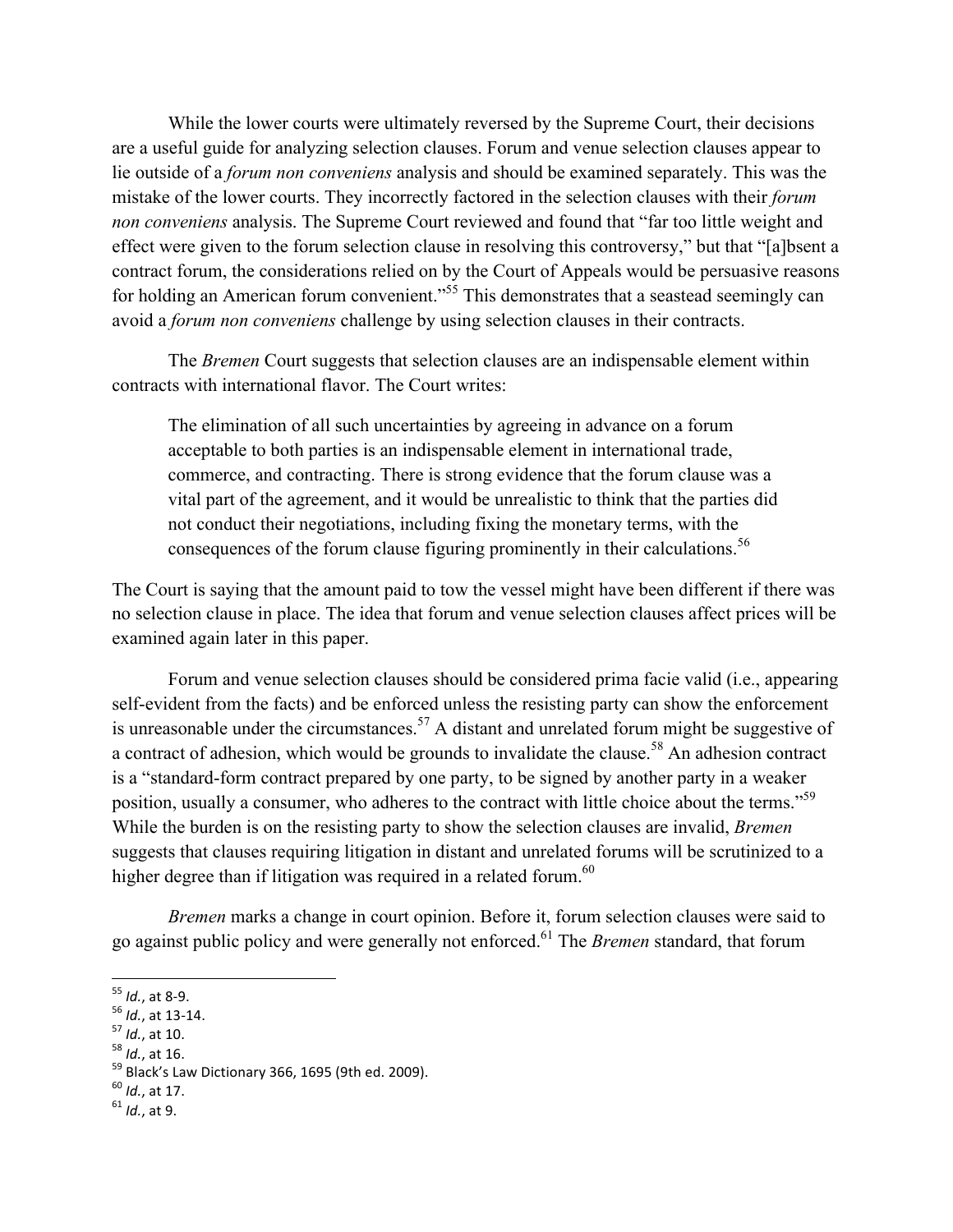selection clauses should be considered prima facie valid, remains the standard today.<sup>62</sup> In cases that followed, courts upheld selection clauses even when enforcing them would require the plaintiffs to give up remedies available to them in American courts, but not in the agreed upon courts. $63$ 

Just because American law applies, retention of jurisdiction does not automatically follow. In *M/V Tel Aviv*, the court declined to retain jurisdiction over a case where the sole jurisdictional basis was *in rem* (the seizure of the vessel in an American port).<sup>64</sup> But the dismissal of the suit was conditioned on the defendant submitting to jurisdiction of a foreign forum and the defendant posting an equivalent security in that forum.<sup>65</sup> Unless the balance is strongly in favor of the defendant, the plaintiff's choice of forum should rarely be disturbed.<sup>66</sup> The court might decline jurisdiction to prevent misuse of a litigant's ability to seek a favorable forum.<sup>67</sup> If the litigant's choice of forum is not being abused, the court should consider the following factors in deciding: access to sources of proof<sup>68</sup>; the relative ease of service of process<sup>69</sup>; the availability of compulsory process to obtain the attendance of witnesses<sup>70</sup>; the possibility of viewing the vessel<sup>71</sup>; the enforceability of the judgment<sup>72</sup>; the ability of a party to impeach other parties<sup>73</sup>; and the public interests underlying the relationship between the forum and the dispute and the familiarity of the forum with the relevant law.<sup>74</sup> Limitations on damages imposed by foreign law do not render a foreign forum inadequate.75

# **FORUM AND VENUE SELECTION CLAUSES UNDER JONES ACT CLAIMS**

## **History of the Jones Act**

The Jones Act was copied nearly word for word from the Federal Employers' Liability Act of 1907 (FELA.) This makes it difficult to discuss the Jones Act without implicating FELA.

- 
- 

- 
- 
- 
- 

<sup>&</sup>lt;u> 1989 - Johann Stein, fransk politik (d. 1989)</u>

<sup>&</sup>lt;sup>62</sup> Id., at 10.<br><sup>63</sup> See, e.g., *Calix-Chacon v. Global International Marine, Inc.*, 493 F.3d 507 (5<sup>th</sup> Cir. 2007). (Where the court enforced forum and venue selection clauses providing for Honduran law and forum to a maintenance and cur claim bv a Honduran seaman sustaining illness which required a heart transplant on an American flagged vessel in an American port. The court pointed to the strong presumption of the selection clauses and rejected the argument it was unenforceable because enforcement would be contrary to U.S. public policy favoring a seaman's

maintenance and cure remedy.)<br>
<sup>64</sup> Perusahaan Umum Listrik Negara Pusat v. M/V Tel Aviv, 711 F.2d 1231, 1234 (5th Cir. 1983). <sup>64</sup> Perusahaan Umum Listrik Negara Pusat v. M/V Tel Aviv, 711 F.2d 1231, 1234 (5th Cir. 1983).<br><sup>65</sup> Id.<br><sup>66</sup> M/V Tel Aviv, 711 F.2d at 1233.<br><sup>67</sup> Id. at 1242.<br><sup>68</sup> Id. at 1242.<br><sup>69</sup> Id. at 1245.<br><sup>70</sup> Id. at 1235.<br><sup>71</sup> Id.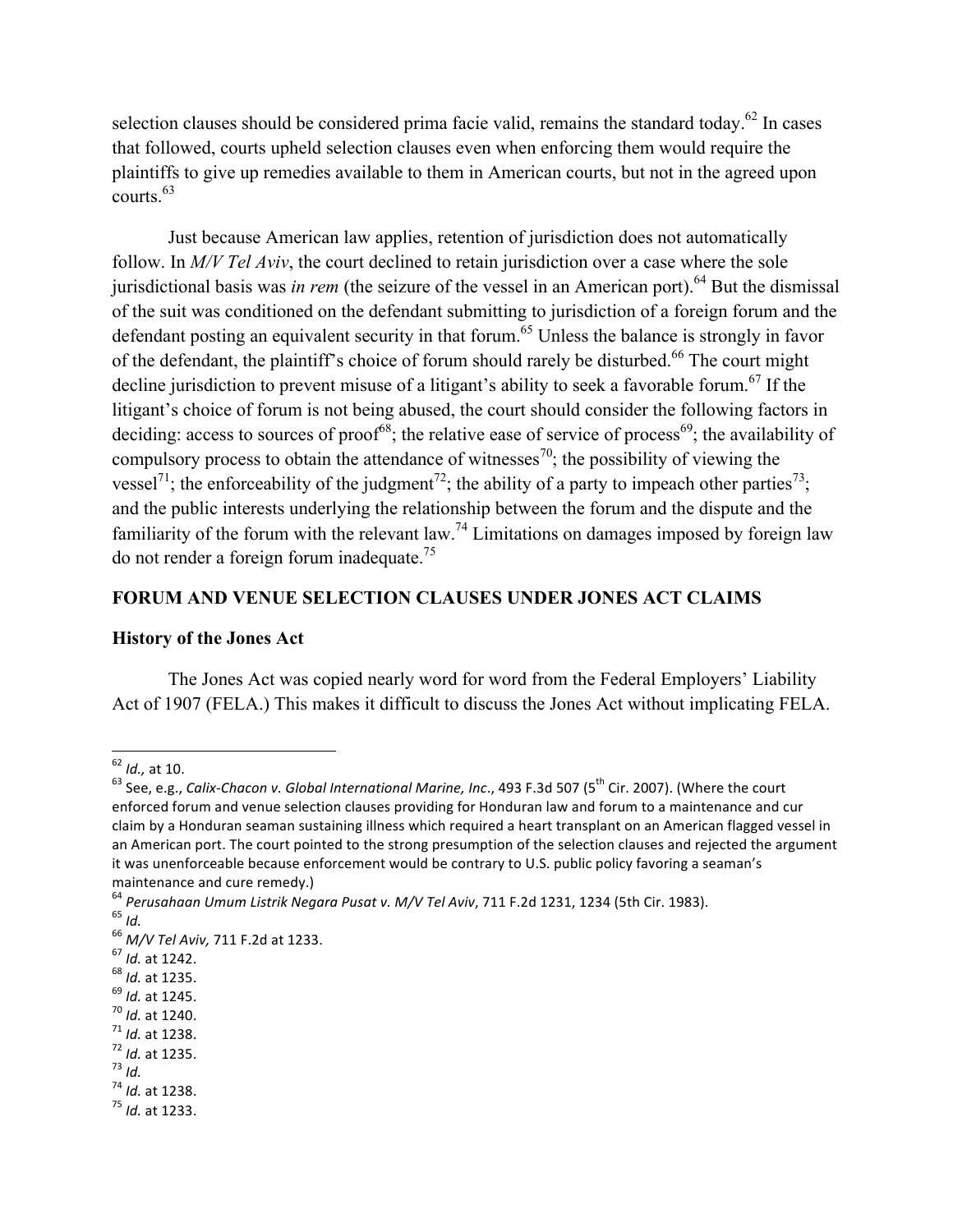FELA was a congressional effort to improve workplace safety in the railroad industry and to give interstate railroad workers access to a remedy for employment-related injuries.<sup>76</sup> It provides a liberal remedy for injuries caused by the negligence of their employer.<sup>77</sup> Shortly after it was passed, FELA was amended to include a specific venue provision that provided railroad workers with a broader choice of venue than would have otherwise been available in federal courts.<sup>78</sup> It provides that "any contract, rule, regulation, or device whatsoever, the purpose or intent of which shall be to enable any common carrier to exempt itself from any liability created by this Act, shall to that extent be void."<sup>79</sup>

This amended section was tested in *Boyd v. Grand Trunk Western Railroad*. <sup>80</sup> In *Boyd*, a railroad worker argued that a contractual clause that limited his choice of venue in a FELA claim was void.<sup>81</sup> The Supreme Court agreed and held that "[t]he right to select the forum granted in § 6 is a substantial right," which could not be defeated by a venue selection clause.<sup>82</sup> Note that even the Supreme Court uses venue and forum in a confusing and interchangeable fashion. The Court correctly notes that this is a venue selection clause,  $83$  but in the same sentence refers to the right to select the "forum."84 This could suggest that the difference is not truly significant for our analysis. Later cases have consistently held that contractual devices limiting a FELA employee's right to bring suit in any eligible forum are void and unenforceable.<sup>85</sup>

The Jones Act was created for similar reasons as FELA. Seamen suffered a high rate of injury in a transportation industry and had limited protections and remedies.<sup>86</sup> Rather than writing a new statute for seamen, Congress extended the rights available to railroad workers under FELA to seamen. The judicially developed law interpreting FELA was also incorporated into the Jones Act.<sup>87</sup> It would appear that forum and venue selection clauses under the Jones Act should be held invalid, but the Jones Act had what the Supreme Court called in *Panama* 

<sup>&</sup>lt;sup>76</sup> See Victor E. Schwartz & Liberty Mahshigian, The Federal Employers' Liability Act, a Bane for Workers, a Bust for<br>Railroads, a Boon for Lawyers, 23 San Diego L. Rev. 1, 3-4 (1986).

 $^{77}$  Employers' Liability Act, Pub. L. No. 60-100, ch. 149, § 1, 35 Stat. 65 (1908) (codified as amended at 45 U.S.C. § 51 (2006).<br><sup>78</sup> Act of Apr. 5, 1910, Pub. L. No. 61-117, ch. 143, 36 Stat. 291 (1910) (codified as amended at 45 U.S.C. § 56).

<sup>&</sup>lt;sup>79</sup> Employers' Liability Act § 5<br><sup>80</sup> 338 U.S. 263, 1950 AMC 26 (1949(per curiam).<br><sup>81</sup> *Id.*, at 264<br><sup>82</sup> *Id.*, at 266<br><sup>83</sup> Since the clause limits suit to either the county or district where the employee resided or th sustained it is a venue selection clause.<br> $84$  ld., at 266

<sup>&</sup>lt;sup>85</sup> See *M/S Bremen v. Zapata Off-Shore Co.*, 407 U.S. 1, 15, 1972 AMC 1407, 1418 (1972).<br><sup>86</sup> See generally Peter Beer, Keeping up with the Jones Act, 61 Tul. L. Rev. 379 (1986) (Beer discusses the factors influencing the development of the Jones Act).

<sup>&</sup>lt;sup>87</sup> See Kernan v. Am. Dredging Co., 355 U.S. 426, 439, 1958 AMC 251, 262 (1958) ("We find no difficulty in applying these principles, developed under the FELA, to the present action under the Jones Act, for the latter Act expressly provides for seamen the cause of action--and consequently the entire judicially developed doctrine of liabilitygranted to railroad workers by the FELA.").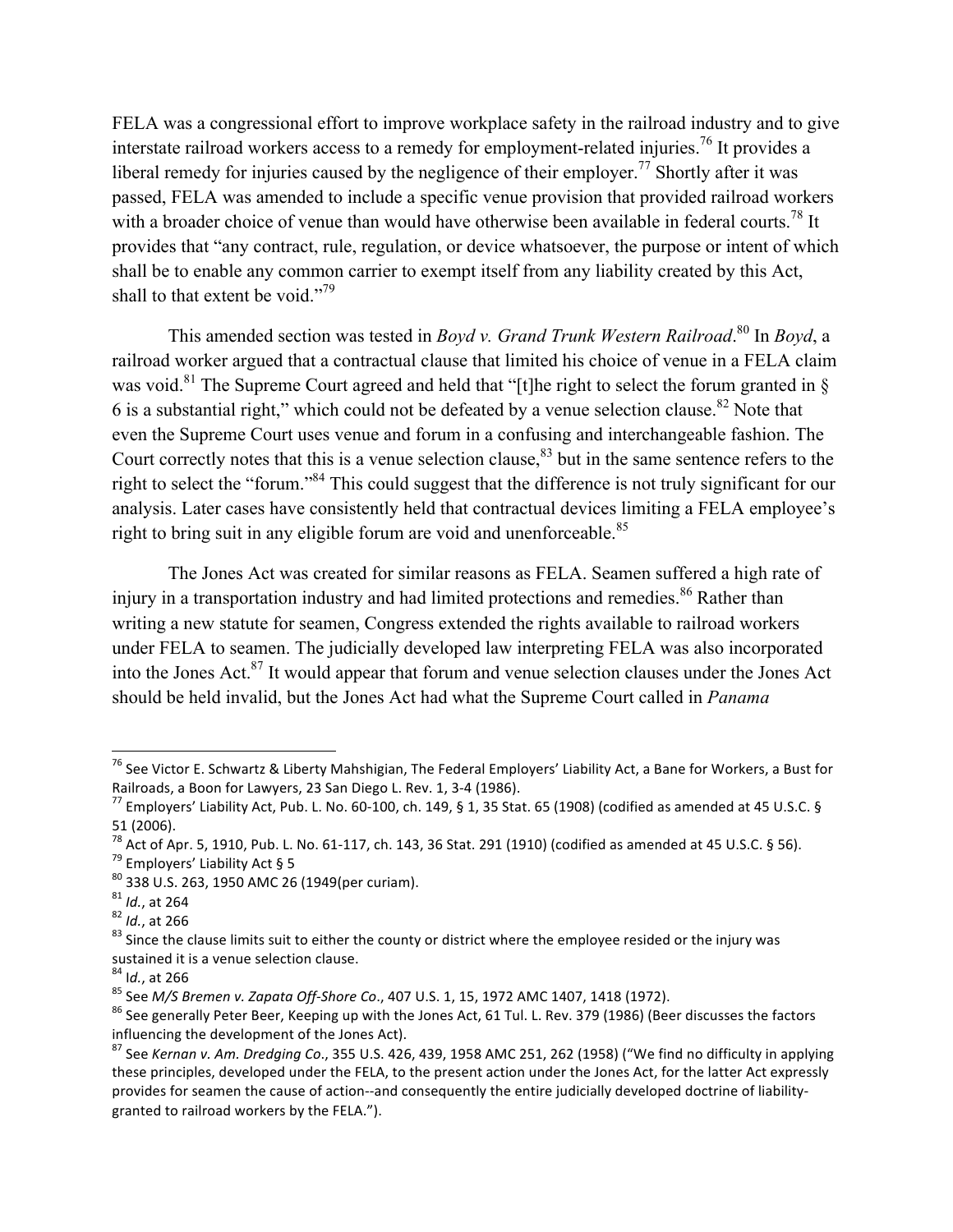*Railroad* a venue provision specific to the Jones Act.<sup>88</sup> In 2006, the Jones Act was rewritten to conform with the *Panama Railroad* decision, but was quickly amended again. <sup>89</sup> In the amended Jones Act, Congress removed the new venue subsection to "make clearer that the prior law regarding venue, including the holding *of Pure Oil Co. v. Suarez<sup>90</sup>* and cases following it, remain in effect, so that the action may be brought wherever the seaman's employer does business."<sup>91</sup>

Additionally, the Jones Act was amended to bar foreign citizens from bringing suit in American courts when their injuries occurred outside of American waters while they were "engaged in the exploration, development, or production of offshore mineral energy resources included but not limited to drilling, mapping, surveying, diving, pipe-laying, maintaining, repairing, constructing, or transporting supplies, equipment or personnel." The only exception to this is if the foreign seaman can prove he has no remedy under the laws of the seaman's own country or under the nation under whose jurisdiction the injury occurred.

Despite the transformation the statute has undergone, courts have viewed the changes as not bringing about any substantive change in the law.<sup>92</sup> So while the Jones Act no longer contains a specific venue provision, it is still applied as if the venue provision had remained in place. Neither Congress nor the Supreme Court has explained whether the Jones Act incorporates the FELA venue provision, and the lower courts have struggled and reached contradictory conclusions on this. Whether venue and forum selection clauses are enforceable in Jones Act claims comes down to the court's statutory interpretation.

# **A FORK IN THE ROAD: VARYING STATUTORY INTERPRETATIONS ON THE JONES ACT**

## **Fork A: Forum and Selection Clauses are Invalid and Unenforceable**

The *Boutte* court held that forum and venue selection clauses should not be enforced because the Jones Act extends to seamen the same protections given to railroad workers under FELA. <sup>93</sup> The *Boutte* approach incorporates *Boyd* because the Jones Act incorporates the "entire judicially developed doctrine of liability" given to FELA railway workers. <sup>94</sup> Since *Boyd* holds

<sup>88</sup> Panama R. Co. v. Johnson, 264 U.S. at 384-85, 1924 AMC at 553-54.

<sup>&</sup>lt;sup>89</sup> See H.R. Rep. No. 109-170, at 40 (2005) ("In subsection (b), the words 'An action under this section shall be brought' are substituted for 'Jurisdiction in such actions shall be under' because [this provision of the Jones Act] provides for venue, not jurisdiction.").

 $^{90}$  384 U.S. 202, 203, 86 S. Ct. 1394, 1395 (1966). ("It is conceded that as enacted and originally interpreted the statute would not authorize Florida venue in this instance, for corporate residence traditionally meant place of incorporation, in this case Ohio, and Pure Oil's principal office is in Illinois. The Court of Appeals held, however, that residence had been redefined by the expanded general venue statute").<br><sup>91</sup> H.R. Rep. No. 110-437, at 5 (2007) (citation omitted).<br><sup>92</sup> See, e.g., *Vesuna v. C.S.C.S. Int'l, N.V.*, No. 09-20286-CIV, 2009 WL 4543319, a

Popescu v. CMA CGM, No. 09-20860-CIV, 2009 WL 5606131, at \*10 (S.D. Fla. Nov. 5, 2009).<br><sup>93</sup> Boutte v. Cenac Towing, Inc., 346 F. Supp. 2d 922, 927-28 (S.D. Tex. 2004).<br><sup>94</sup> Id. at 931 (quoting Kernan v. Am. Dredging Co.,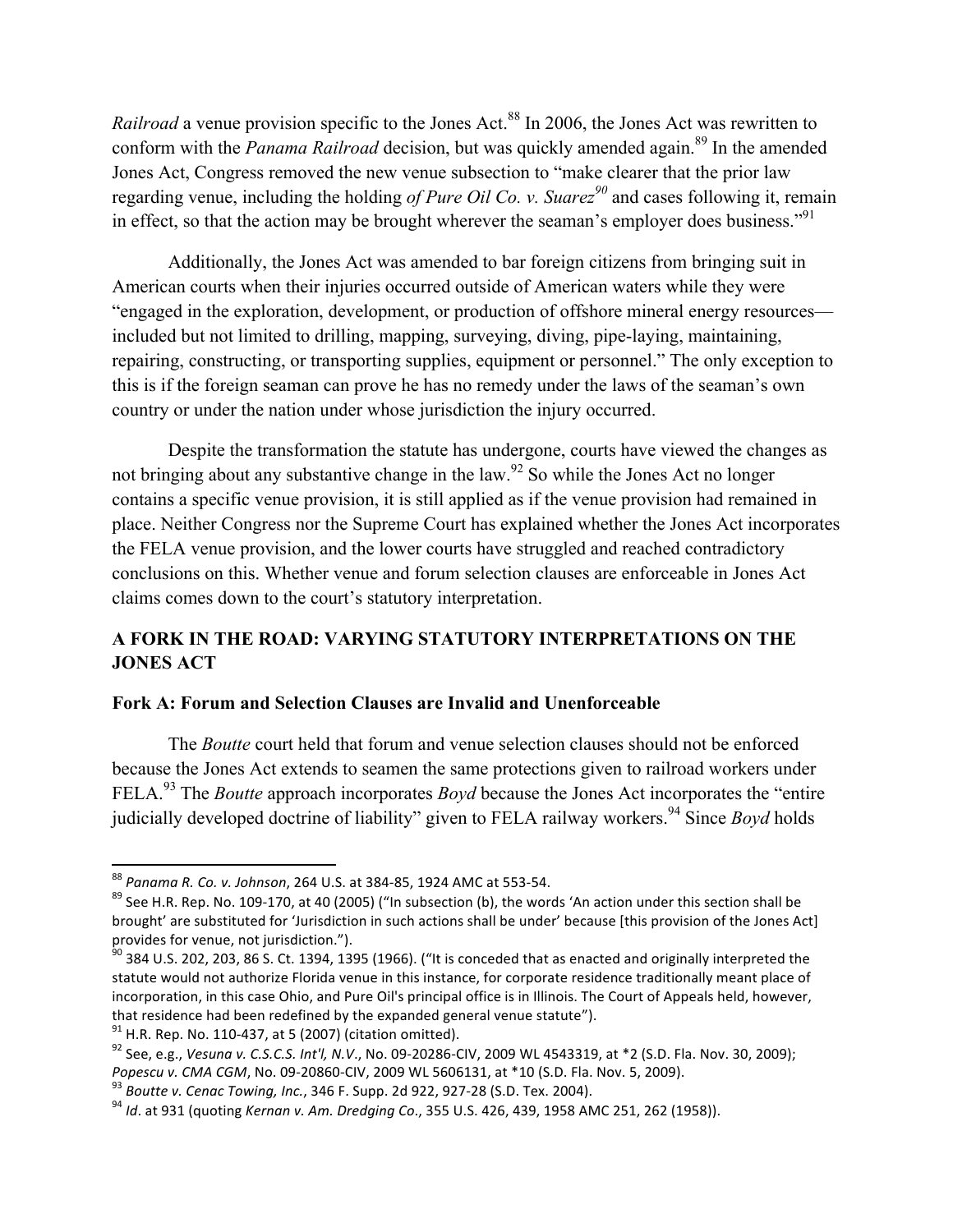that any contractual device limiting a railroad worker's choice of forum or venue is void under FELA, *Boutte* assumes that any contractual device limiting a seaman's choice of forum or venue is also invalid. $95$ 

While *Boutte* uses *Boyd* to hold forum and venue selection clauses invalid, it also acknowledges *Bremen*, which presumes that forum and venue selection clauses in maritime contracts are valid. It particularly notes that *Bremen* cites *Boyd* in its analysis as an example of a public policy that mandates not enforcing forum selection clauses.<sup>96</sup> Once the Jones Act comes into effect along with judicially developed FELA law, the forum and venue selection clauses become contrary to public policy and overrule the general maritime law.<sup>97</sup>

Ultimately, the *Boutte* approach provides an incomplete analysis as it never considers the different treatment of venue under the Jones Act and FELA. It relies heavily on the *Nunez* case, where the Supreme Court of Alaska held that the Jones Act "effectively places an injured seaman ... in the shoes of an injured FELA railway worker.<sup>"98</sup> It uses *Nunez* to conclude that a seaman is entitled to identical protections as a railroad worker.<sup>99</sup> There is support for this viewpoint<sup>100</sup>, but *Nunez* fails to consider the different treatment of venue under the Jones Act and FELA and *Boutte* incorporates this oversight.

Interestingly, the *Boutte* court only holds forum and venue selection clauses invalid for purely American conflicts, writing, "[t]herefore, in light of *Boyd*, this Court holds that choice of forum agreements in employment contracts *between American seaman and American companies* are unenforceable in Jones Act claims" (emphasis added).<sup>101</sup> It notes numerous cases involving foreign seamen that enforced forum selection clauses.102 *Damigos v. Flanders Compania* 

<sup>&</sup>lt;sup>95</sup> Id. at 931-32.<br><sup>96</sup> Id.<br><sup>97</sup> Id. ("Provisions of general maritime law which conflict with the Jones Act must yield to it.")<br><sup>97</sup> Id. ("Provisions of general maritime law which conflict with the Jones Act must yield t

grants seamen ... the right to seek damages ... in the same manner as [FELA] allows claims by railroad employees.").<br><sup>101</sup> Boutte, 346 F. Supp. 2d at 932.

<sup>&</sup>lt;sup>102</sup> *Id.* at 931. ("Other cases enforcing forum selection clauses in Jones Act claims all involve foreign seamen. See *Sabocuhan v. Geco-Prakla, 78* F.Supp.2d 603 (S.D.Tex.1999) (dismissing Jones Act claim of Filipino seaman on basis of POEA-approved forum selection clause); Valle v. Chios Venture Shipping, No. Civ. 98-0748, 1999 WL 76429 (E.D.La. Feb.8, 1999) (dismissing Jones Act claim of Nicaraguan seaman because valid forum-selection clause specified Greece as the proper forum); *Damigos v. Flanders Compania Naviera, S.A.-Panama,* 716 F.Supp. 104 (S.D.N.Y.1989) (dismissing Jones Act claims under doctrine of *forum non conveniens* where seamen were Greek, vessel bore flag of Greece, seamen's collective bargaining agreement contained enforceable forum selection clause designating Greece as the appropriate venue, and incident giving rise to claim occurred off the coast of Nigeria); Lejano v. K.S. Bandak, 705 So.2d 158 (La.1997) (dismissing Filipino seaman's Jones Act claim on basis of POEAapproved forum selection clause); Sanchez v. Commodore Cruise Lines, Ltd., 713 So.2d 572 (La.Ct.App.1998) (dismissing Honduran seaman's Jones Act claim on basis of valid forum selection clause)").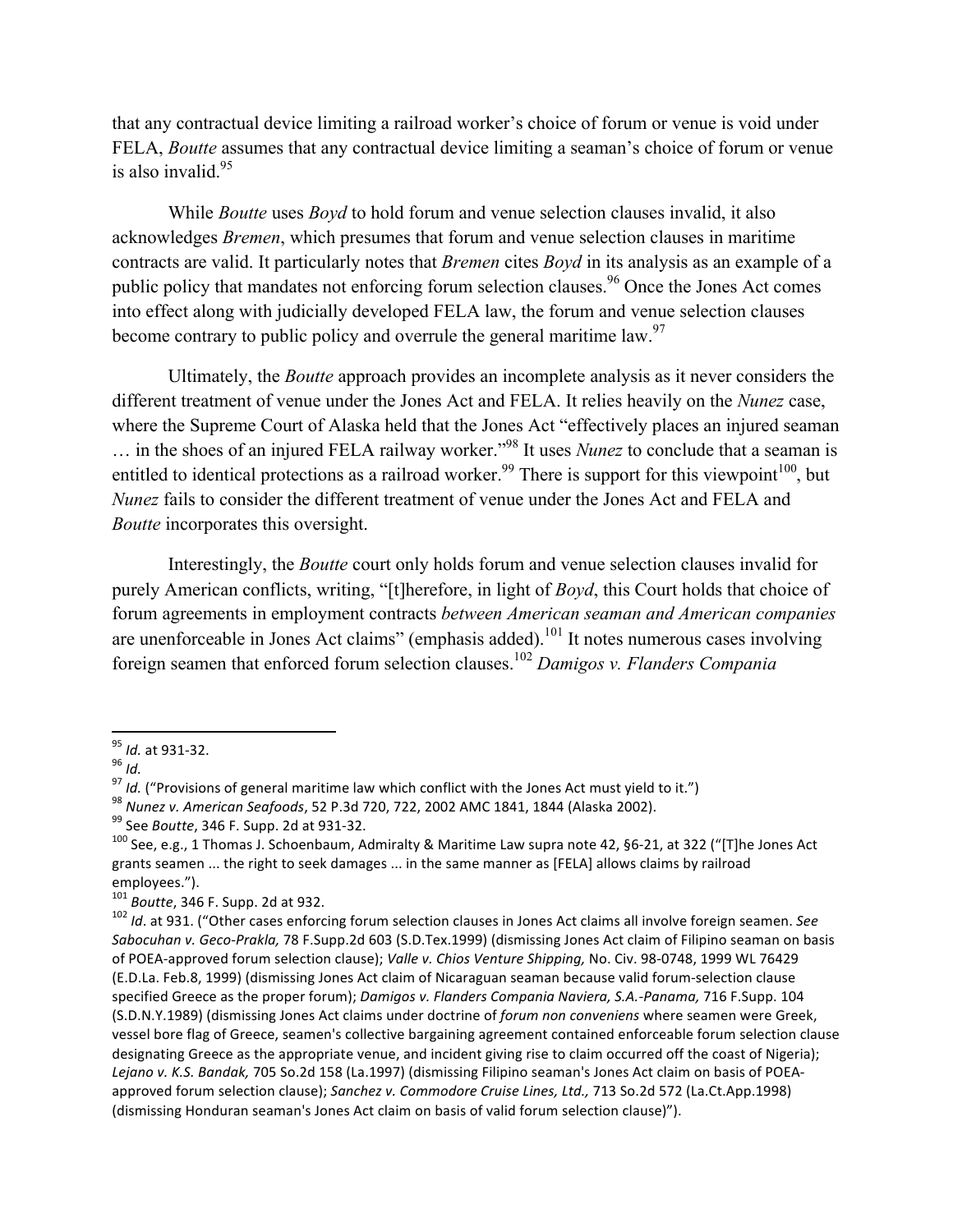*Naviera, S.A. Panama<sup>103</sup>* involves Greek seamen and their wives bringing suit against a Greekflagged vessel and its operating agents who were located in the United States, and against Greece for an incident occurring in Nigeria under the Jones Act and general maritime law. The forum selection clause required action to be brought in Greek court.<sup>104</sup> The court granted the defendant's motion to dismiss, writing:

Plaintiffs claim to be entitled to relief under the Jones Act. They argue that they may lose their Jones Act claims if forced to litigate in Greece. The Court of Appeals for the Second Circuit has expressly ruled that district courts need not exercise their power to adjudicate Jones Act claims when they find that the doctrine of *forum non conveniens* is applicable. It is not the proper function of the choice of forum doctrine to assure the plaintiff access to whatever forum accords him the most favorable legal rules. ... Thus, the seamen's hope to gain the benefits of the Jones Act is not a strong factor weighing against dismissal (internal citations omitted). 105

This suggests that a Jones Act claim by a foreigner against a foreign company is only a factor to be added to the *forum non conveniens* analysis. The court noted that nearly all of the non-party witnesses were Greek residents, the expert witnesses were all likely Greek, and continued through a *forum non conveniens* analysis before dismissing the case. <sup>106</sup> Whereas a Jones Act claim by an American will not enforce forum and venue selection clauses in Jones Act claims under the *Boutte* approach.

# **Fork B: Forum and Selection Clauses are Presumed Valid and Enforceable**

Unlike the *Boutte* approach, this second approach does not incorporate all of FELA into the Jones Act. It finds that since the Jones Act treats venue differently than FELA, FELA's venue provision and case law like *Boyd* that accompany it do not apply to Jones Act claims.<sup>107</sup> The Jones Act amendments that removed the specific venue provision have not altered this view.<sup>108</sup> This second approach has been dubbed the *Larrisquitu* approach and courts that follow it find that there is no strong public policy that is disregarded by enforcing a venue or forum selection clause  $^{109}$ 

<sup>&</sup>lt;sup>103</sup> 716 F. Supp. 104 (S.D.N.Y. 1989).

 $104$  *Id.* at 106<br>  $105$  *Id.* at 108-09.<br>  $106$  *Id.* at 107.<br>  $107$  See, e.g., Great Lakes Dredge & Dock Co. v. Larrisquitu, No. H-06-3489, 2007 WL 2330187, at \*20, 2007 AMC 2141, 2167 (S.D. Tex. Aug. 15, 2007); see also Strickland v. Tyson Seafood Grp., 1999 AMC 2191, 2193-94 (Mich. Cir. Ct. 1999) (employing similar reasoning).<br><sup>108</sup> See *Utoafili v. Trident Seafoods Corp.*, No. 09-2575 SC, 2009 WL 4545175, at \*1, 2010 AMC 90, 91 (N.D. Cal. Nov.

<sup>30, 2009) (</sup>referencing an unpublished order rejecting the argument that Jones Act amendments were intended to void forum selection clauses in the employment contracts of seamen); see also footnote 86. 109 *Larrisquitu*, 2007 WL 2330187, at \*23, 2007 AMC at 2172.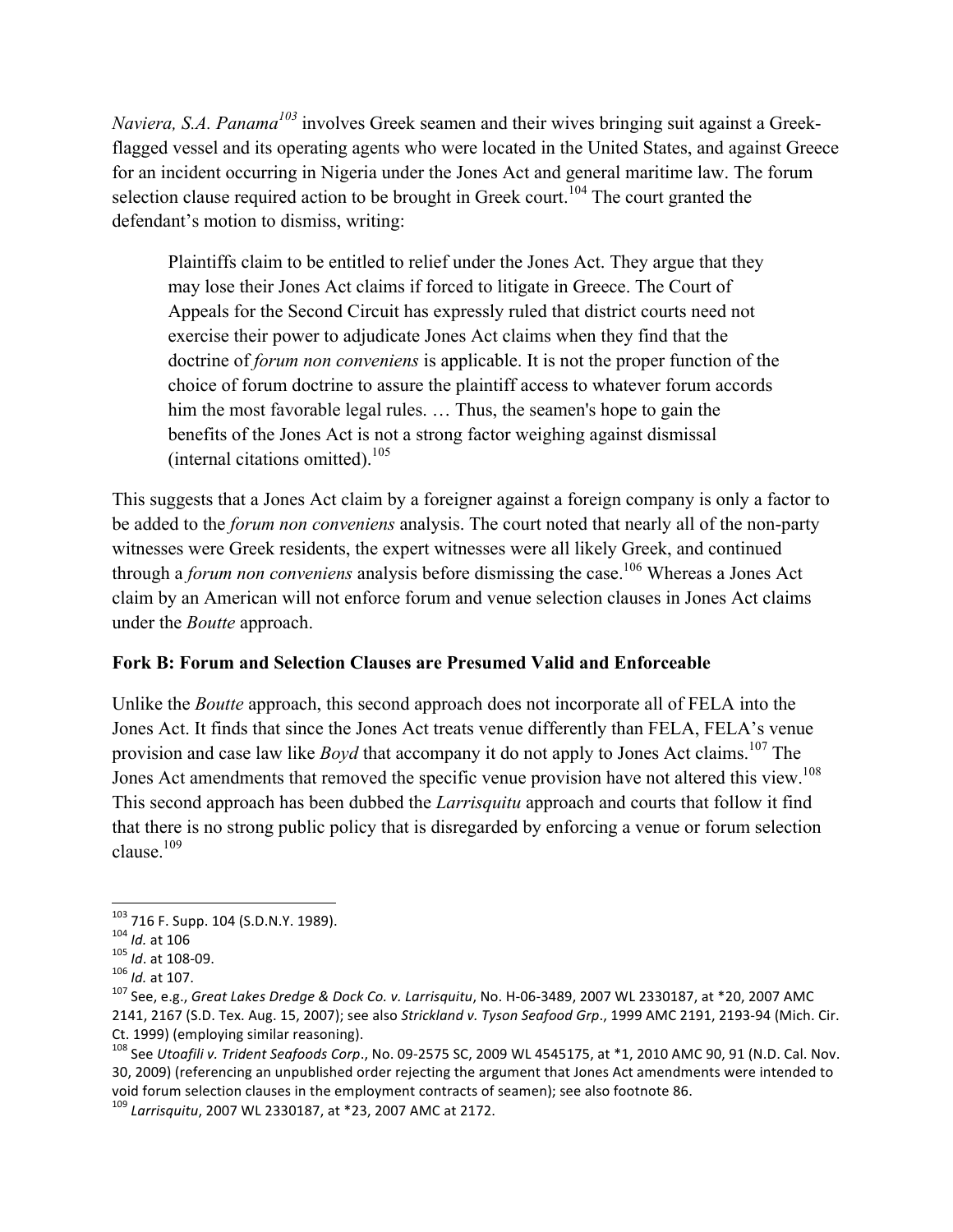The *Larrisquitu* approach borrows heavily from *Terrbonne v. K-Sea Transportation Corp*, which deals with an arbitration clause in a Jones Act case but has a favorable analysis for seasteads.<sup>110</sup> Finding that the venue provision of FELA and Boyd do not control, the court noted that basic statutory interpretation requires that the "specific provisions of a statute control exclusively over the broader and more general provisions of another statute which may relate to the same subject matter in the absence of a clear manifestation to the contrary by the legislature."<sup>111</sup> Therefore, if the Jones Act is silent or addresses an issue generally, then FELA controls, but if the Jones Act deals with an issue specifically, then it trumps a more general statute such as FELA.<sup>112</sup> *Larrisquitu* recognizes this proposition, writing, "*Terrebonne* eliminates the statutory basis for the result in *Boutte* and *Nunez*--that the FELA venue provisions are incorporated into the Jones Act and make forum-selection clauses in Jones Act cases unenforceable."<sup>113</sup> Rather than using FELA, it uses the general maritime law and presumes forum and venue selection clauses valid.<sup>114</sup>

## **RECONCILING THE TWO APPROACHES AND WHAT IT MEANS FOR SEASTEADS**

While both of these approaches allow forum and venue selection clauses for foreigners, they both make the error of using venue and forum interchangeably. A third approach recognizes this and incorporates relevant FELA provisions to forum and not venue, holding that venue selection clauses are presumably valid but forum selection clauses are not.<sup>115</sup> No other cases have picked up on this hybrid approach and it likely holds little to no persuasiveness and will not be discussed further.

The *Larrisquitu* approach allows for forum and venue selection clauses under the Jones Act. Under the *Boutte* approach reaching a definite conclusion on enforceability is more difficult. Under *Boutte*, American seamen are able to void forum and venue selection clauses when bringing a case under the Jones Act, but foreign seamen will not be offered the same protection. Foreign seamen will need to pass a *forum non conveniens* analysis by the court, but the Jones Act claim will be weighed in it. $^{116}$ 

Seasteads hoping to avoid litigation in U.S. courts will therefore have to be wary when hiring American seamen. The *Larrisquitu* approach is clearly the most favorable to seasteads, but it would be foolish to make contracts assuming that is the approach the courts will always take. If the court takes the *Boutte* approach, a seastead could be sued in American courts under American law. Seasteads could find themselves defending multiple claims in both state and federal courts

<sup>110 477</sup> F.3d 271 (5th Cir. 2007).

<sup>&</sup>lt;sup>111</sup> Id. at 281-82.<br><sup>112</sup> Id.<br><sup>113</sup> Larrisquitu, 2007 WL 2330187, at \*20, 2007 AMC at 2167.<br><sup>114</sup> Id. at \*23, AMC at 2172.<br><sup>115</sup> See Edah v. Trident Seafoods Corp., No. 2:06-cv-554, 2007 WL 781899, at \*2-3 (S.D. Ohio Jan 282 F. App'x 431 (6th Cir. 2008).

<sup>&</sup>lt;sup>116</sup> Damigos, 716 F. Supp at 109.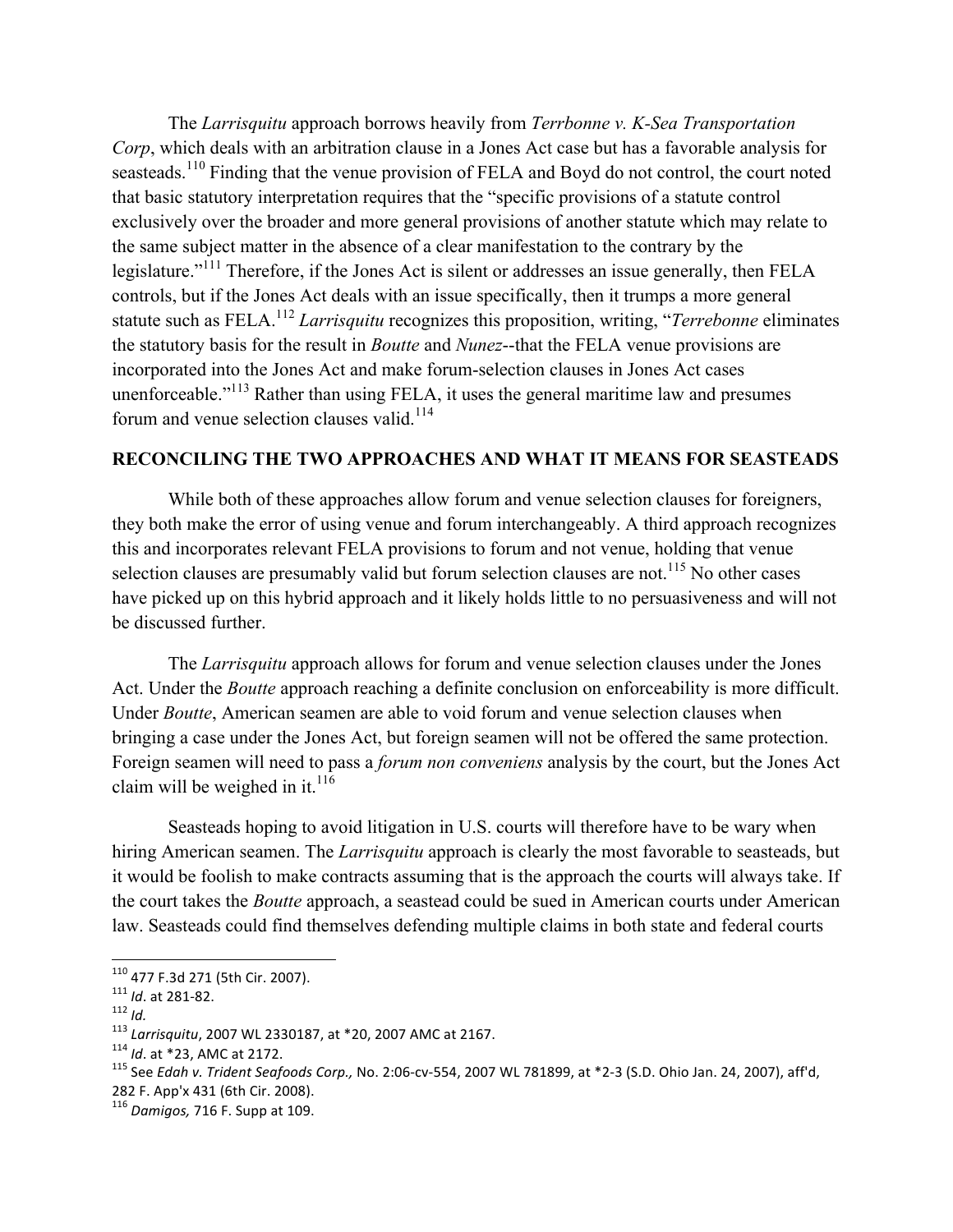all across the country. The best a seastead can hope for is another amendment to the Jones Act clarifying this area or one dominant interpretation of the Jones Act to emerge in the court system.

# **FORUM AND VENUE SELECTION CLAUSES FOR NON-EMPLOYEES**

*Carnival Cruise* is a maritime case where a selection clause was placed on the back of the cruise ticket, limiting suit to Florida courts.<sup>117</sup> The Supreme Court simply applied the *Bremen* ruling that forum selection clauses are presumed valid and extended it to an adhesion contract on the back of the cruise ticket.<sup>118</sup> The Court articulated three reasons for using forum selection clauses in this case. First, cruise ships carry passengers from many different locations and a cruise ship has an interest in limiting where it can be sued.<sup>119</sup> Next, by agreeing on the forum in advance, the clause limits the waste of judicial resources.<sup>120</sup> Finally, the passengers likely paid less for their tickets because of the selection clause, which is a desirable market allocation.<sup>121</sup>

There are a number of similarities between seasteads and cruise ships, and some early seastead options even involve using retrofitted cruise ships.<sup>122</sup> Like cruise ships, seasteads are likely to both employ and have guests from multiple countries and geographic jurisdictions within countries. Seasteads, like cruise ships, will have an interest in deciding any and all cases in one place to lessen the burden of defending themselves in many different locations. A selection clause will also limit the waste of judicial resources. Whether guests are charged admission or tickets are free will depend on the seastead, but it is easy to see a larger ocean community wanting to attract tourists to vacation on it. Courts should use similar logic to allow selection clauses to be placed on the back of any tickets or paperwork allowing guests on board.

The core decision in *Carnival Cruise*, that forum selection clauses are presumed valid despite unequal bargaining power, has been applied to maritime and non-maritime cases.<sup>123</sup>

<sup>&</sup>lt;sup>117</sup> Carnival Cruise Lines, Inc. v. Shute, 111 S. Ct. 1522, 1524 (1991).

<sup>&</sup>lt;sup>118</sup> *Id.*<br>
<sup>119</sup> *Id.*<br>
<sup>119</sup> *Id.*<br>
<sup>120</sup> *Id.*<br>
<sup>121</sup> *Id.*<br>
<sup>122</sup> The Economist, *Seasteading: Cities on the Ocean*, http://www.economist.com/node/21540395 (last visited July 29, 2012).

<sup>&</sup>lt;sup>123</sup> See *Petrey v. Cunard Line, Ltd.,* No. 93-1640, 1993 U.S. App. LEXIS 29733, at \*1 (4th Cir. Nov. 16, 1993) (enforcing a forum selection clause in a passenger's cruise ticket contract); *Lambert v. Kysar*, 983 F.2d 1110, 1121 (1st Cir. 1993) (upholding a forum selection clause applied to contract-related tort claims); *Riley v. Kingsley* Underwriting Agencies, Ltd., 969 F.2d 953, 954 (10th Cir.), (upholding a forum selection clause between foreign underwriting group and American agent), cert. denied, 113 S. Ct. 698 (1992) ; *Dempsey v. Norwegian Cruise Line*, 972 F.2d 998, 1000 (9th Cir. 1992) (upholding a statute of limitations clause in a passenger's cruise ticket contract); *Milanovich v. Costa Crociere, S.p.A.*, 954 F.2d 763, 769 (D.C. Cir. 1992) (enforcing a choice of law provision in a passenger's cruise ticket contract); *Bear, Stearns & Co., Inc. v. Bennett, Jr.,* 938 F.2d 31, 32 (2nd Cir. 1991) (upholding an arbitration forum selection clause of a brokerage agreement); *General Elec. Co. v. G. Siempelkamp GmbH & Co.*, 809 F. Supp. 1306, 1314 (S.D. Ohio 1993) (enforcing a forum selection clause between a foreign and a domestic corporation in a products liability and breach of warranty claim); *Calais v. B.S.L. Cruise, Inc.*, No. 92 Civ. 0370, 1992 U.S. Dist. LEXIS 9623 (D. S.D.N.Y. June 29, 1992); *Goldburg v. Cunard Line Ltd.*, 1992 AMC 1461, 1465 (D. S.D.Fla. 1992) (enforcing a forum selection clause in a passenger's cruise ticket contract); *Generale Bank v.*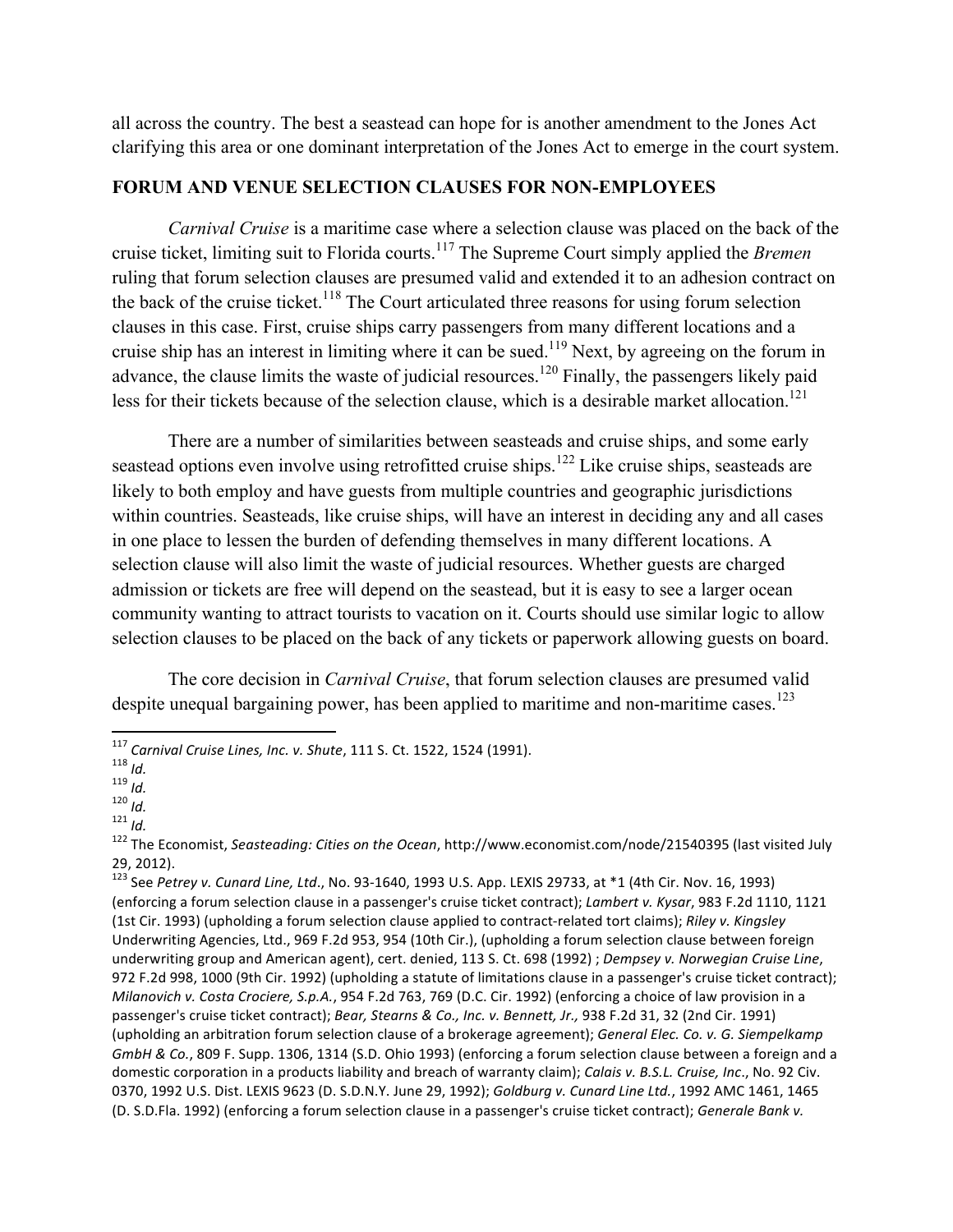Though selection clauses are presumed valid, if they cannot withstand judicial scrutiny for "fundamental fairness" this presumption will be overturned.124 *Carnival Cruise* considers four fundamental fairness factors: notice, inconvenience, bad faith, and fraud and overreaching.<sup>125</sup> Bad faith and fraud are not examined in this paper. The Seasteading Institute works to promote "political and industry diplomacy and building a community of aspiring seasteaders" and bad faith and fraud work against these goals.<sup>126</sup>

Notice was not at issue in *Carnival Cruise*, but other courts have required forum selection clauses in cruise ticket contracts to be reasonably communicated. The reasonably communicated standard is a two-part analysis. The first part is examining the text to see if it is "clear and conspicuous" and then examining the circumstances around the receipt of the ticket to determine the likelihood that the passenger had the opportunity to be informed.<sup>127</sup> The court has declined to enforce a forum selection clause when a passenger must buy a non-refundable ticket before receiving notice of the forum selection clause.<sup>128</sup> If a passenger simply ignores a contract, this does not constitute a lack of notice.<sup>129</sup>

Inconvenience requires the party opposing the clause to "show that the trial in the contractual forum will be so gravely difficult and inconvenient that he will for all practical purposes be deprived of his day in court."<sup>130</sup> Forcing Americans to settle foreign disputes in a remote forum is not considered an inconvenience.<sup>131</sup> An exception has been made when neither of the parties nor the action had any contact with the selected forum.<sup>132</sup>

## **WRAPPING IT ALL UP: WHAT IT MEANS FOR SEASTEADS**

The United States Constitution gives courts broad powers in deciding maritime claims. Seasteads will want to limit this power whenever possible. American courts offer plaintiffs many advantages that other courts do not offer, but the biggest attraction for bringing suit in America is the large awards American courts often grant in comparison to other nations. Without a selection clause in place that forces litigation elsewhere, seasteads can unnecessarily expose themselves to the broad powers and generous awards of American courts.

*Choudhury*, 779 F. Supp 303, 306 (D. S.D.N.Y. 1991) (upholding a non-negotiated forum selection clause in a

promissory note).<br><sup>124</sup> *Carnival*, 111 S. Ct. at 1528.<br><sup>125</sup> *Id.*, at 1526-28.

<sup>&</sup>lt;sup>126</sup> The Seasteading Institute, Vision/Strategy, http://www.seasteading.org/about/visionstrategy/ (last visited July,

<sup>29, 2012).&</sup>lt;br><sup>127</sup> Corna v. American Hawaii Cruises, Inc., 794 F. Supp. 1005, 1008 (D. Haw. 1992).

 $128$  *Id.*, at 1011.<br>  $129$  *Id.*, at 1009.<br>  $130$  Bremen, 407 US at 18.<br>  $131$  See Pauly v. Biotronik, GmbH, 738 F. Supp. 1332, 1335 (D. Or. 1990). See also Hodes v. S.N.C. Achille Lauro ed *Altri-Gestione,* 858 F.2d 905 (3d Cir. 1988).<br><sup>132</sup> *Vignolo v. Chandris, Inc., No.* 89-0186-Z, 1990 U.S. Dist. LEXIS 139, \*7 (D.Mass. Jan. 3, 1990).